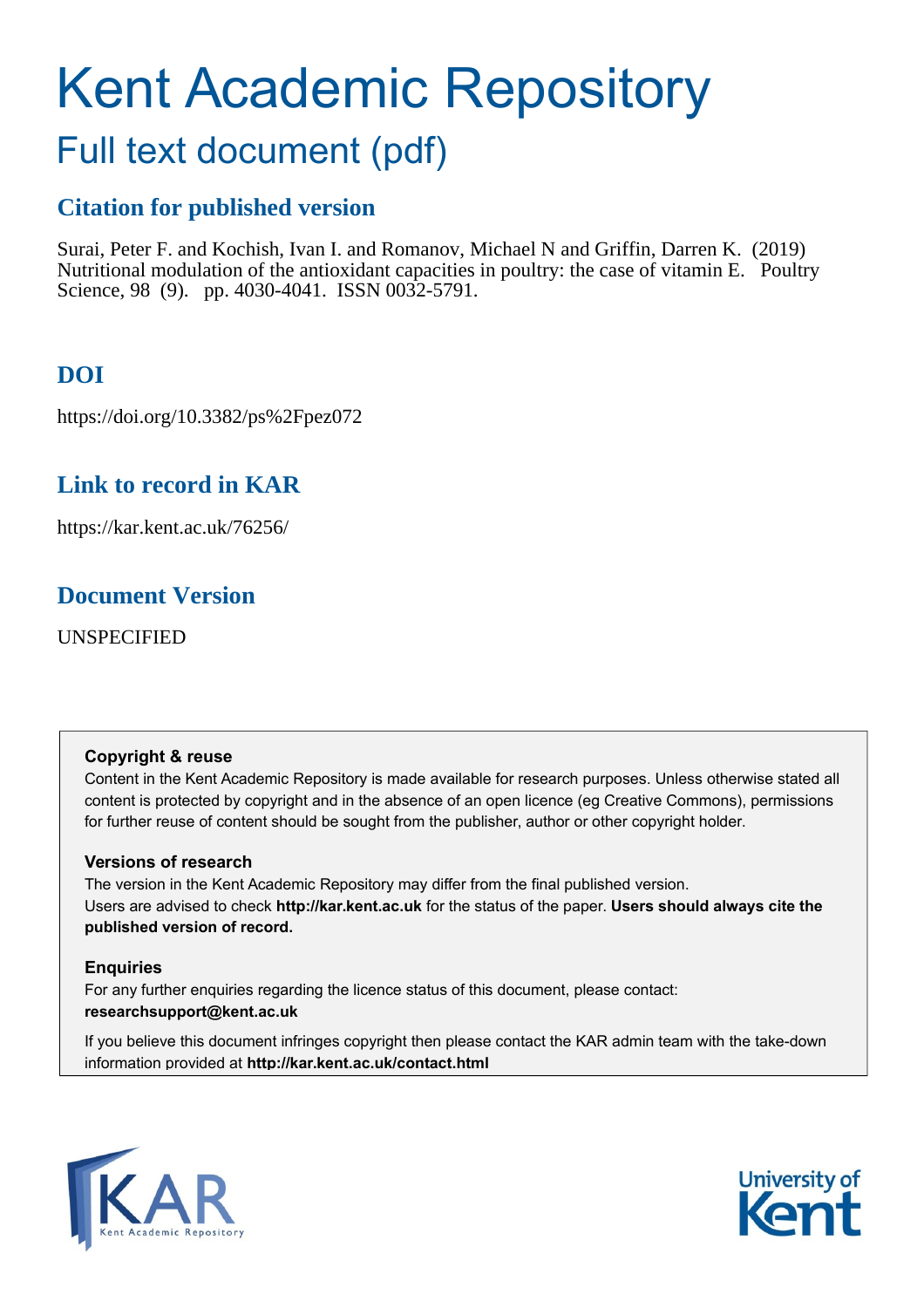$\vec{\circ}$ 

#### **Nutritional modulation of the antioxidant capacities in poultry: the case of vitamin E**

Peter F. Surai D[,](http://orcid.org/0000-0003-3584-4644)<sup>\*,†,‡,1</sup> Ivan I. Kochish,<sup>†</sup> Michael N. Romanov D,<sup>†,§</sup> and Darren K. Griffin<sup>§</sup>

<sup>∗</sup>*Department of Microbiology and Biochemistry, Faculty of Veterinary Medicine, Trakia University, Stara Zagora 6000, Bulgaria;* † *Department of Hygiene and Poultry Sciences, Moscow State Academy of Veterinary Medicine and Biotechnology named after K. I. Skryabin, Moscow 109472, Russia;* ‡ *Department of Animal Nutrition, Faculty of Agricultural and Environmental Sciences, Szent Istvan University, Gödöllo H-2103, Hungary; and* § *School of Biosciences Centre for Interdisciplinary Studies of Reproduction, University of Kent, Canterbury CT2 7NJ, UK*

**ABSTRACT** Commercial poultry production is associated with a range of stresses, including environmental, technological, nutritional, and internal/biological ones, responsible for decreased productive and reproductive performance of poultry. At the molecular level, most of them are associated with oxidative stress and damages to important biological molecules. Poultry feed contains a range of feed-derived and supplemented antioxidants and, among them, vitamin E is considered as the "headquarters" of the antioxidant defense network. It is wellestablished that dietary supplementation of selenium, vitamin E, and carotenoids can modulate antioxidant defenses in poultry. The aim of the present paper is to present evidence related to modulation of the antioxidant capacities in poultry by vitamin E. Using 3 model systems including poultry breeders/males, semen, and chicken embryo/postnatal chickens, the possibility of modulation of the antioxidant defense mechanisms has been clearly demonstrated. It was shown that increased vitamin E supplementation in the breeder's or cock-

erel's diet increased their resistance to various stresses, including high polyunsaturated fatty acids (**PUFA**), mycotoxin, or heat stress. Increased vitamin E supplementation of poultry males was shown to be associated with significant increases in  $\alpha$ -tocopherol level in semen associated with an increased resistance to oxidative stress imposed by various external stressors. Similarly, increased vitamin E concentration in the egg yolk due to dietary supplementation was shown to be associated with increased  $\alpha$ -tocopherol concentration in the tissues of the developing embryos and newly hatched chicks resulting in increased antioxidant defenses and decreased lipid peroxidation. Furthermore, increased vitamin E transfer from the feed to egg yolk and further to the developing embryo was shown to be associated with upregulation of antioxidant enzymes reflecting antioxidant system regulation and adaptation. The role of vitamin E in cell signaling and gene expression as well as in interaction with microbiota and maintaining gut health in poultry awaits further investigation.

**Key words:** nutritional modulation, antioxidant, vitamin E, oxidative stress, poultry

**INTRODUCTION**

Commercial poultry production is associated with a range of stresses, including environmental, technological (Surai and Fisinin, 2016a), nutritional, and internal/biological (Surai and Fisinin, 2016b) ones. It is believed that these stresses are responsible for decreased productive and reproductive performance of poultry (Surai, 2002), and, at the molecular level, most stresses are associated with oxidative stress and damage to important biological molecules (Surai, 2018). Therefore, poultry feed contains a range of

2019 Poultry Science 0:1–12 http://dx.doi.org/10.3382/ps/pez072

feed-derived and supplemented antioxidants. Among them, vitamin E is considered as the "headquarters" of antioxidant defense network. It is well established that dietary supplementation of selenium, vitamin E, and carotenoids (Surai, 2002, 2018) can modulate antioxidant defenses in poultry. In a previous review paper, the importance of selenium in antioxidant defense mechanisms in poultry was described (Surai and Kochish, 2018a). The aim of the present paper is to present evidence related to modulation of the antioxidant capacities in poultry by vitamin E.

#### *Choice of a Model System to Address Antioxidant System Modulation*

To address the nutritional modulation of the antioxidant capacities in poultry by vitamin E, a

<sup>-</sup><sup>C</sup> Crown copyright 2019.

Received September 1, 2018.

Accepted January 30, 2019.

<sup>1</sup>Corresponding author: [psurai@feedfood.co.uk](mailto:psurai@feedfood.co.uk)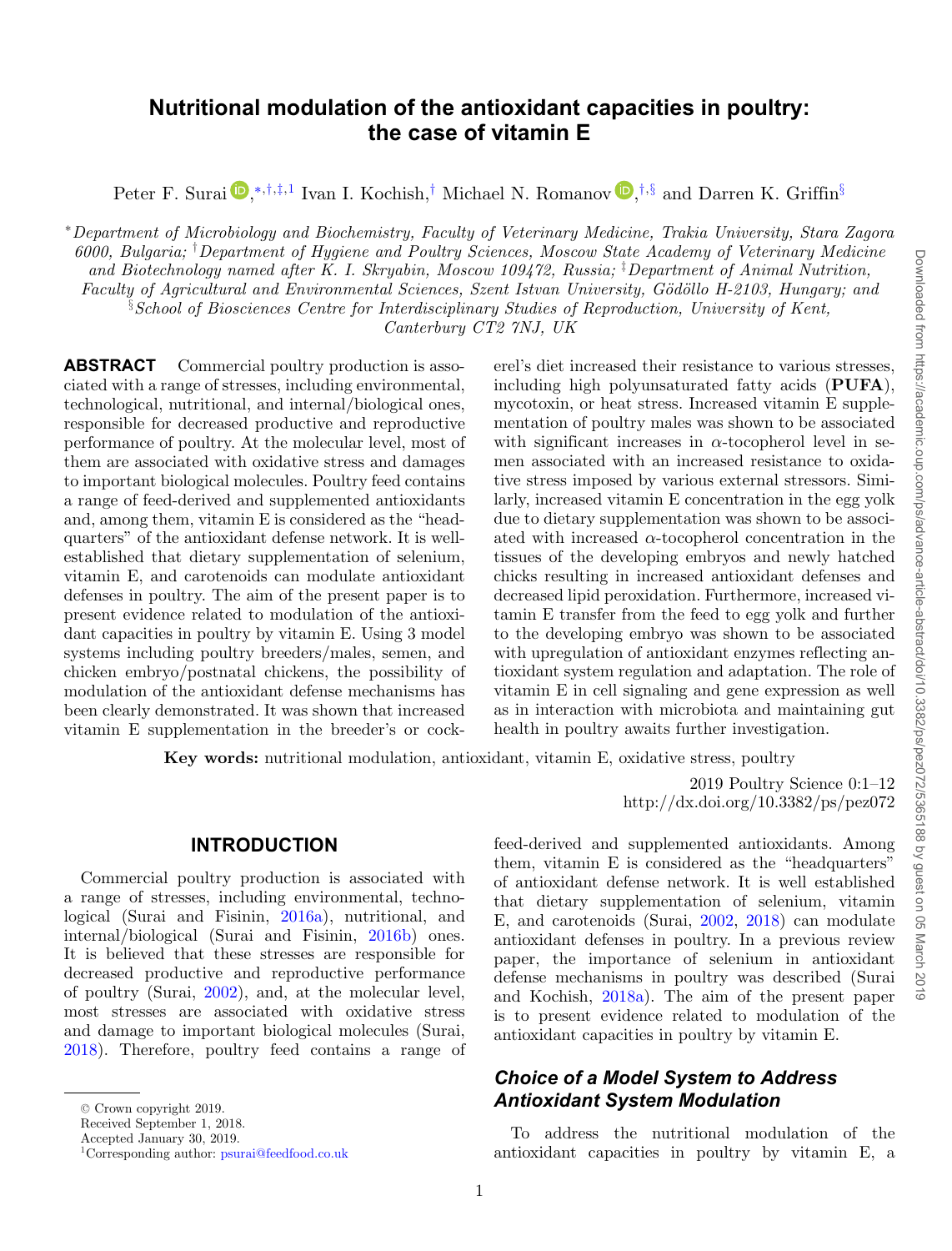chain, including breeder—egg—newly hatched chick posthatch chick was chosen as a model system and characterized in detail earlier (Surai and Kochish, 2018a). In addition, another model, based on poultry male nutrition and semen quality, was also used. Avian spermatozoa are highly specialized cells consisting of various membrane structures and their functional integrity determines vital physiological functions, including motility and fertilizing ability. In this respect, the lipid composition of chicken semen is considered to be an important determinant of its quality (Cerolini et al*.*, 1997). In fact, avian spermatozoa are characterized by high concentrations of C20 and C22 polyunsaturated fatty acids (**PUFA**), in particular, arachidonic (20:4) and docosatetraenoic (22:4) acids (Surai et al., 1997a, 1998a,b, 2000a,b) predisposing them for the oxidative damage within spermatozoa membranes causing male subfertility (Surai, 2002). It has been shown that  $H_2O_2$  and organic hydroperoxides have toxic effects on cockerel's sperm motility. For example, a 0.3 mM concentration of  $H_2O_2$  caused a 50% reduction in motility of chicken spermatozoa within 8.5 min of the start of the sperm incubation at 37◦C (Surai et al., 1998b). Furthermore,  $H_2O_2$  and hydroxyl radicals sharply reduced egg fertility (Rui et al., 2017), and the susceptibility of chicken spermatozoa to  $H_2O_2$  toxicity was shown to be much higher (5 to 100-fold) than that in mammalian (human, mouse, rabbit, dog, and ram) spermatozoa (Wales et al., 1959). Therefore, an efficient antioxidant system is required to protect sperm membranes against peroxidative damage (Surai, 1999a, 2002). The antioxidant system of avian semen includes the natural antioxidants: vitamin E (Surai, 1989a; Surai and Ionov, 1992a; Surai et al, 1997a; Surai et al., 1998b, 2000b), vitamin C, and glutathione (**GSH**) (Surai et al., 1998b), as well as antioxidant enzymes, glutathione peroxidase (**GSH-Px**) and superoxide dismutase (**SOD**) (Surai et al., 1998a,d). Of these, vitamin E by acting as a fat-soluble antioxidant within membranes plays a central role in the protection of spermatozoa PUFA against peroxidation (Surai, 1999a, 2002).

#### *Modulating Effects of Dietary Vitamin E*

The purpose of this section is to consider the modulating effects of vitamin E on antioxidant defenses at the level of breeders/cockerels, semen and egg—developing embryo—newly hatched chicks.

*Cockerels and Breeders* Our research on the modulation of the antioxidant defenses of poultry started in early 1980 (Surai, 1983a, 1991), when protective effects of increased vitamin E levels in the diet of turkey, chicken, goose, and duck males and females were shown. In particular, it was shown that vitamin E concentrations in tissues (liver, kidney, testicles, and adrenals) of poultry males (turkey, chicken, duck, and goose) significantly decreased from the beginning to the end of the reproduction period (Surai, 1982b, 1988a, 1991, 1992). In our later study, cockerel diet containing 12 mg/kg feed-derived  $\alpha$ -tocopherol was supplemented with 4 different levels of vitamin E  $(0, 20, 200, \text{ and } 1000 \text{ mg/kg})$ and  $\alpha$ -tocopherol concentrations in the liver (7.1, 9.0, 26.4, and 51.9 mg/kg) and testes (4.2, 5.9, 14.7, and 24.2 mg/kg) significantly increased and led to decreasing lipid peroxidation in the tissues (Surai et al., 1997a). Furthermore, when a comparison was made between cockerels fed on diets with a different level of vitamin E supplementation  $(0, 20, \text{ and } 200 \text{ mg/kg})$ , it was found that vitamin E in the liver  $(6.9, 9.1, \text{ and } 28.9 \text{ mg/kg})$ and testes  $(4.9, 7.1, \text{ and } 16.8 \text{ mg/kg})$  was significantly elevated (Surai et al., 1998d). This was associated with improved antioxidant defenses leading to a significantly increased resistance of the tissues to lipid peroxidation. Similarly, when vitamin E level in the cockerel diet increased by 4 times (from 40 to 160 mg/kg), the highest increase in vitamin E concentration was observed in the liver (3.2-fold) and testes (2.9-fold), and the lowest increase was found in cerebellum (1.5-fold) and internal fat (1.7-fold). When susceptibility to lipid peroxidation was assessed in the same tissues, the biggest decrease due to elevated vitamin E concentration was observed in testes (by 74%), and the lowest response was seen in the cerebellum (by 25%) and cerebrum (by 31%) (Surai and Sparks, 2000). Similarly, a significant increase in vitamin E concentrations in all the tissues studied including liver, lung, heart, kidney, testes, plasma, and whole semen was observed in cockerels fed on diets enriched with PUFA and increased  $(200 \text{ vs. } 40 \text{ mg/kg})$ vitamin E supplementation (Surai et al., 2000a).

In a later study, it was found that due to dietary tocopherol mix  $(\alpha + \gamma + \delta)$  supplementation of layers, the enhancement of total tocopherols in the different tissues were as follows: egg yolk > liver > adipose tissue > dark  $meat >$  white meat (Cherian et al., 1996). Furthermore, laying hens were fed on high vitamin E diet (250 mg/kg) for 8 wk and a comparison was made with birds fed on a low vitamin E diet  $(15 \text{ mg/kg})$ . As expected, there was a significant increase in vitamin E concentration in all 12 tissues studied due to increased vitamin E dietary supplementation (Surai, 1999a). Therefore, high vitamin E supplementation was proven to be an effective way to increase antioxidant defenses of major tissues.

Vitamin E concentration in plasma, various tissues, and egg yolk was significantly increased with increasing dietary vitamin E supplementation (from 0 up to  $20,000 \text{ mg/kg}$ . In this study, the egg yolk was characterized by the highest vitamin E concentration, followed by liver and muscles (Sünder and Flachowsky, 2001). When breeder's diet was supplemented with increasing vitamin E doses (0, 40, 80, 120, and 160 mg/kg), breeder's plasma  $\alpha$ -tocopherol concentration significantly increased showing the following values 0.84, 3.25, 5.68, 8.25, and 10.88 mg/kg, respectively (Lin et al., 2005a). However, only vitamin E supplementation at 120 mg/kg was shown to increase GSH-Px activity in plasma, while at 160 mg/kg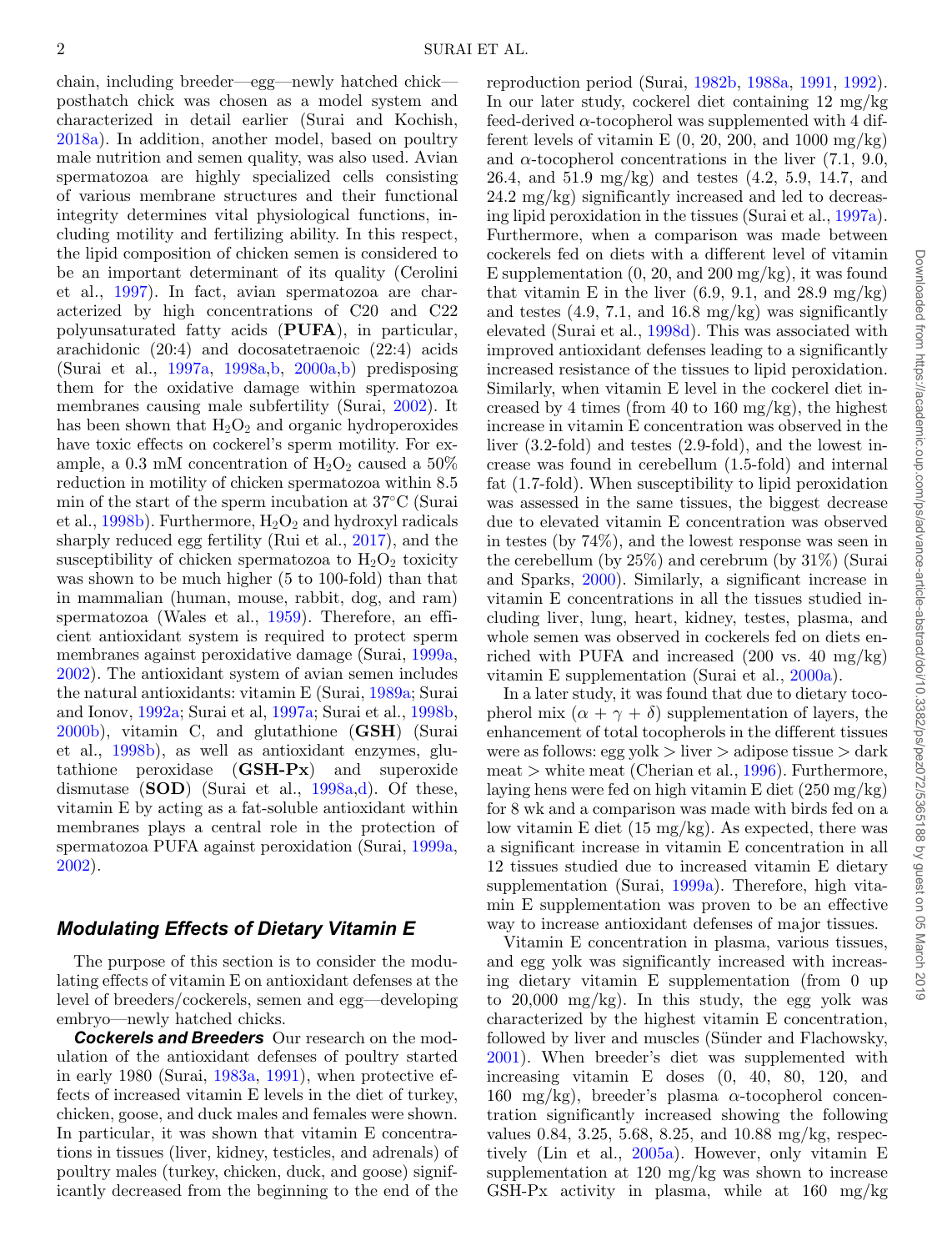vitamin E supplementation was associated with decreased malondialdehyde (**MDA**) and reactive oxygen species (**ROS**) in plasma measured fluorometrically by using 2 ,7 -Dichlorofluorescin Diacetate as a reactive agent (Lin et al., 2005b). Furthermore, increased dietary vitamin E levels (from 30 to 60 mg/kg) for 10 wk was shown to be responsible for significant increase in antioxidant defense indexes evidenced by increased serum  $\alpha$ -tocopherol concentrations, SOD activity, and the antioxidant capacity of serum measured by FRAP assay based on reduction of  $Fe^{3+}$  to  $Fe^{2+}$  by antioxidants present in the serum with the following formation of a colored complex with 2,4,6 tripyridyltriazine present in the solution  $(Zduńczyk et al., 2013)$ . Similarly, supplementation of vitamin E at 125 to 250 mg per kg diet (vs. 25 or 5 mg/kg) significantly reduced the concentration of lipid peroxide (MDA) and increased GSH-Px activity in serum and catalase activity in erythrocytes of heat stressed laying hen (Panda et al., 2007). Under tropical summer conditions, increased (125 vs. 25 mg/kg) vitamin E supplementation of White Leghorn layers was associated with a significant increase in GSH-Px, glutathione reductase (**GR**), and catalase activities and decreased lipid peroxidation in layer erythrocytes (Panda et al., 2008).

Taken together, these data provide evidence that dietary vitamin E can increase antioxidant defenses of breeder birds directly by increasing vitamin E level in tissues or indirectly by enhancing activities of antioxidant enzymes, including SOD, GSH-Px, GR, and catalase. This could decrease oxidative stress, reduce lipid peroxidation, and bring some benefits in terms of productive and reproductive performance of birds. However, there have been many contradictory reports on whether increased vitamin E supplementation can improve productive and reproductive performance of breeding poultry. Indeed, effects of increased vitamin E supplementation on poultry breeders depend on the age of breeders, presence, levels and form of other antioxidants in the diet (e.g., Se, carotenoids, etc.), levels and form of PAFAs (e.g., omega-3/omega-6 ratio), and level of commercially-relevant stresses (Surai, 2002).

*Avian Semen* The antioxidant system of semen plays an important role in maintaining fertility. On the one hand, effective defense against peroxidation is vital to maintain structural integrity of the spermatozoa during semen manipulation, including semen collection, dilution, liquid storage, cryopreservation, etc. On the other hand, prevention of lipid peroxidation would arrest reduction in the levels of the functionally important C20–22 PUFA of avian spermatozoa (Surai et al., 2001b; Surai, 2002). In particular, the proportions of omega-6 long chain PUFA (20:4n-6 and 22:4n-6), phosphatidyl ethanolamine (**PE**), and phosphatidyl serine (**PS**) significantly decreased in turkey semen after 1 h of in vitro incubation in the presence of  $Fe^{2+}$  at 37°C. Adding vitamin  $E(200 \text{ mg/kg})$  to incubation medium was shown to prevent the loss of PUFA, PE, and PS due to induced peroxidation (Maldjian et al., 1998). Lipid

peroxidation is considered to be a significant factor decreasing the fertilizing ability of stored turkey sperm (Long and Kramer, 2003). It has been demonstrated that peroxidative damage to avian sperm can occur during in vitro incubation leading to accumulation of the toxic end-product (MDA) of lipid peroxidation (for review see Surai et al., 2001b; Surai, 2002).

Vitamin E was first detected in turkey semen in 1981 (Surai, 1981), and most  $\alpha$ -tocopherol (85%) was shown to be located in the cells with only a very small proportion of this vitamin found in the seminal plasma (Surai, 1981; Surai, 1989a; Surai, 1992; Surai and Ionov, 1992a). A similar distribution of vitamin E was described for chicken semen with about 88% of the semen's vitamin E to be located in the spermatozoa (Surai et al., 1998b). It is important to mention that there are species-specific differences in vitamin E concentration in avian semen. For example, in duck spermatozoa, vitamin E concentration was shown to be about 3 times lower compared to chickens (Surai et al., 2000b). Similar to other species, in duck semen, most vitamin E was associated with spermatozoa.

Vitamin E concentration in spermatozoa depends on its dietary provision. For example, increase in vitamin E supplementation of the turkey diet (from 20 to 80 mg/kg) was shown to significantly elevate  $\alpha$ -tocopherol concentration in spermatozoa (Surai, 1983a,b; Surai and Ionov, 1992a). On the whole, depending on dietary supplementation, vitamin E concentration in chicken semen varied more than 2-fold: from  $0.46 \mu g/mL$   $(12 \mu g/kg$  feed-derived  $\alpha$ -tocopherol, without vitamin E supplementation) up to 1.04  $\mu$ g/mL (12 mg/kg feed-derived  $\alpha$ -tocopherol  $+$  vitamin E dietary supplementation at 200 mg/kg) (Surai et al., 1997a). Similarly, increased vitamin E supplementation  $(150 \text{ vs. } 25 \text{ mg/kg})$  of quail male diet caused a significant increase in  $\alpha$ -tocopherol concentration in semen associated with a significant (>3-fold) reduction of lipid peroxidation and improvement of semen quality as indicated by increased semen volume and motility, decreased percentage of dead, and abnormal spermatozoa (Golzar Adabi et al., 2011). Increasing the  $\alpha$ -tocopherol content of the spermatozoa membrane was shown to make spermatozoa more resistant to the "unnatural" stresses incurred during artificial insemination, short-term sperm storage, and cryopreservation (Surai, 1983b, 1991, 1992, 2002).

Generally, vitamin E is implicated as an important natural stabilizer of spermatozoa membranes. To validate this hypothesis, 2 main approaches were used. First, the release of aspartate aminotransferase (**AST**) from spermatozoa during sperm manipulation was used as a marker of sperm membrane integrity. In particular, during in vitro sperm storage, the AST activity increased in the medium/diluent and simultaneously decreased in the spermatozoa (Surai and Ionov, 1981; Surai, 1989b). Similar changes in AST activity were also observed in chicken spermatozoa during a freeze-thaw procedure (Matsomoto et al., 1985), and a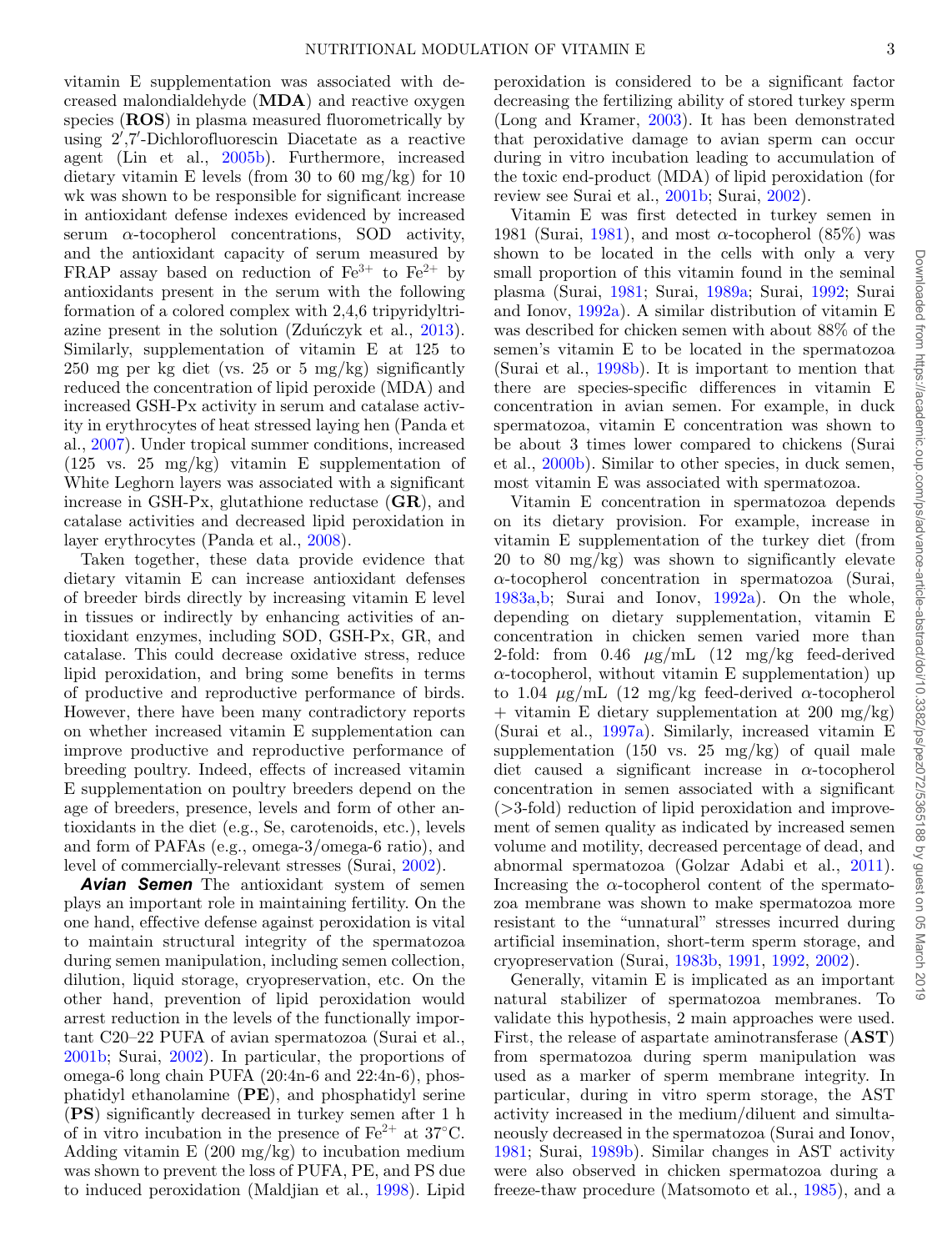highly significant  $(r = 0.99)$  correlation between AST activity in seminal plasma and the percentage of dead spermatozoa was shown (Bilgili et al., 1985). The second approach employed low concentrations of detergent (Triton X-100) in the sperm storage medium/diluent to induce sperm membrane damage. This treatment was shown to significantly increase the release of AST from spermatozoa (Surai, 1989b). Thus, AST leakage from spermatozoa during sperm storage in vitro and sperm treatment by low concentrations of a detergent were used to confirm a membrane stabilizing effect of vitamin E. Therefore, stabilizing effect of increased vitamin E concentration in turkey spermatozoa was shown (Surai, 1982a) with increased semen resistance to lipid peroxidation, measures as MDA formation during semen storage (Surai, 1984; Surai et al., 1997a). Increased antioxidant defenses of turkey semen was shown to be beneficial during sperm storage and cryopreservation (Surai, 1988b) with vitamin E incorporated into spermatozoa membranes to be much more effective than added directly into the diluent (Surai, 1991).

Increase in the  $\alpha$ -tocopherol concentration of semen by dietary manipulation did result in a significant reduction in the susceptibility of the semen to lipid peroxidation. In fact, the susceptibility of semen to peroxidation showed a very high negative correlation  $(r = -0.998)$  with the  $\alpha$ -tocopherol content of the semen. Furthermore, the resistance of testes homogenates to in vitro peroxidation also increased due to the dietary supplementation with  $\alpha$ -tocopherol (Surai et al., 1998d). In a similar manner, vitamin E supplementation (200 mg/kg vs. no supplementation) reduced the lipid peroxidation of rooster sperm (Safari et al., 2018). Furthermore, during semen storage, the susceptibility of spermatozoa to lipid peroxidation significantly increased, as a result of initiation of spontaneous lipid peroxidation (Cecil and Bakst, 1993). In such conditions, the protective effect of vitamin E in the spermatozoa has been clearly demonstrated (Surai et al., 1998b; Breque et al., 2003). It seems likely that only "physiological" levels of vitamin E in the chicken diet could be beneficial for semen quality and protective effects of vitamin E have some species-specific differences. For example, the  $\alpha$ -tocopherol concentration in chicken semen increased significantly due to high (100 to  $20,000 \text{ mg/kg}$  vitamin E supplementation, whereas lipid peroxidation in the semen samples substantially decreased due to increased vitamin E supplementation. However, the reproductive performance of cockerels was negatively influenced by very high (1,000 to 20,000 mg/kg) doses of vitamin E (Danikowski et al., 2002). The authors suggested several possible explanations for the negative effect of high vitamin E supplementation on the cockerel reproduction, including pro-oxidant properties of high vitamin dosages; however, decreased lipid peroxidation in semen samples contradicts this suggestion. Negative effects of high vitamin E dosage on vitamin D metabolism and membrane structure were also considered by the authors. It seems likely that vitamin E excess can negatively affect cell signaling (Zingg, 2018) in testicles leading to deterioration in semen quality. Furthermore, effects of vitamin E access on expression of various transcription factors, including Nrf2 and NF- $\kappa$ B, and gene expression await further investigation.

Furthermore, lipid manipulation and various stress factors can substantially increase semen susceptibility to lipid peroxidation and protective effect of vitamin E would be much more pronounced. In the early 1970, it was shown that inclusion of a high level (10%) of safflower oil into the cockerel diet without vitamin E supplementation decreased fertility down to 11%, while dietary vitamin E provision  $(32.4 \text{ mg/kg})$ was associated with fertility maintenance at  $69\%$  (Tinsley et al., 1971). In the case of lipid manipulation of the cockerel semen by increasing proportion on n-3 PUFA, dietary vitamin E supplementation at 200 mg/kg was shown to be effective in decreasing lipid peroxidation and improving sperm membrane integrity, viability, and motility by enhancing antioxidant status (Safari et al., 2018). The diet supplemented with tuna oil and 40 mg vitamin E/kg diet markedly depleted vitamin E from the tissues of the birds and decreased the concentration of vitamin E in the semen associated with increased semen susceptibility to lipid peroxidation. Interestingly, these negative effects of omega-3 PUFA were largely prevented by the higher  $(200 \text{ mg/kg})$  vitamin E supplementation (Surai et al., 2000a). Therefore, increased vitamin E concentration in chicken semen was associated with a significant  $($ >3-fold) decrease in lipid peroxidation, which was initially elevated by inclusion of high levels of PUFA. The best sperm quality was found in cockerels fed on the control diet rich in omega-6 PUFA supplemented with vitamin E at 200 mg/kg, while enrichment of the diet with omega-3 PUFA increased vitamin E requirement to 300 mg/kg (Cerolini et al., 2006). Increased vitamin E supplementation (300 vs. 100 mg/kg) was associated with improved semen antioxidant defenses as indicated by decreased lipid peroxidation, increased spermatozoa concentration, and motility. Similarly, chicken sperm concentration was decreased in the fish oil supplemented cockerels fed on the diet containing moderate level (40 mg/kg) of vitamin E and such an effect was prevented by increasing the vitamin E to 200 mg/kg (Cerolini et al., 2005). Replacing omega-6 fatty acids in the turkey male diet by omega-3 fatty acids simultaneously with increased  $(120 \text{ vs. } 60 \text{ mg/kg})$  vitamin E supplementation was associated with improved semen antioxidant defenses, as indicated by a significant (more than double) increase in vitamin E concentration and decrease in semen lipid peroxidation. The changes in antioxidant defenses were also associated with improved semen quality (Zaniboni et al., 2006; Zaniboni and Cerolini, 2009). Under heat stress conditions (daily temperature 33 to 36◦C and relative humidity 60 to  $70\%$ ), inclusion of high level of vitamin E  $(200 \text{ mg/kg})$  in the diets containing 6 mg/kg feed-derived vitamin E enhanced the semen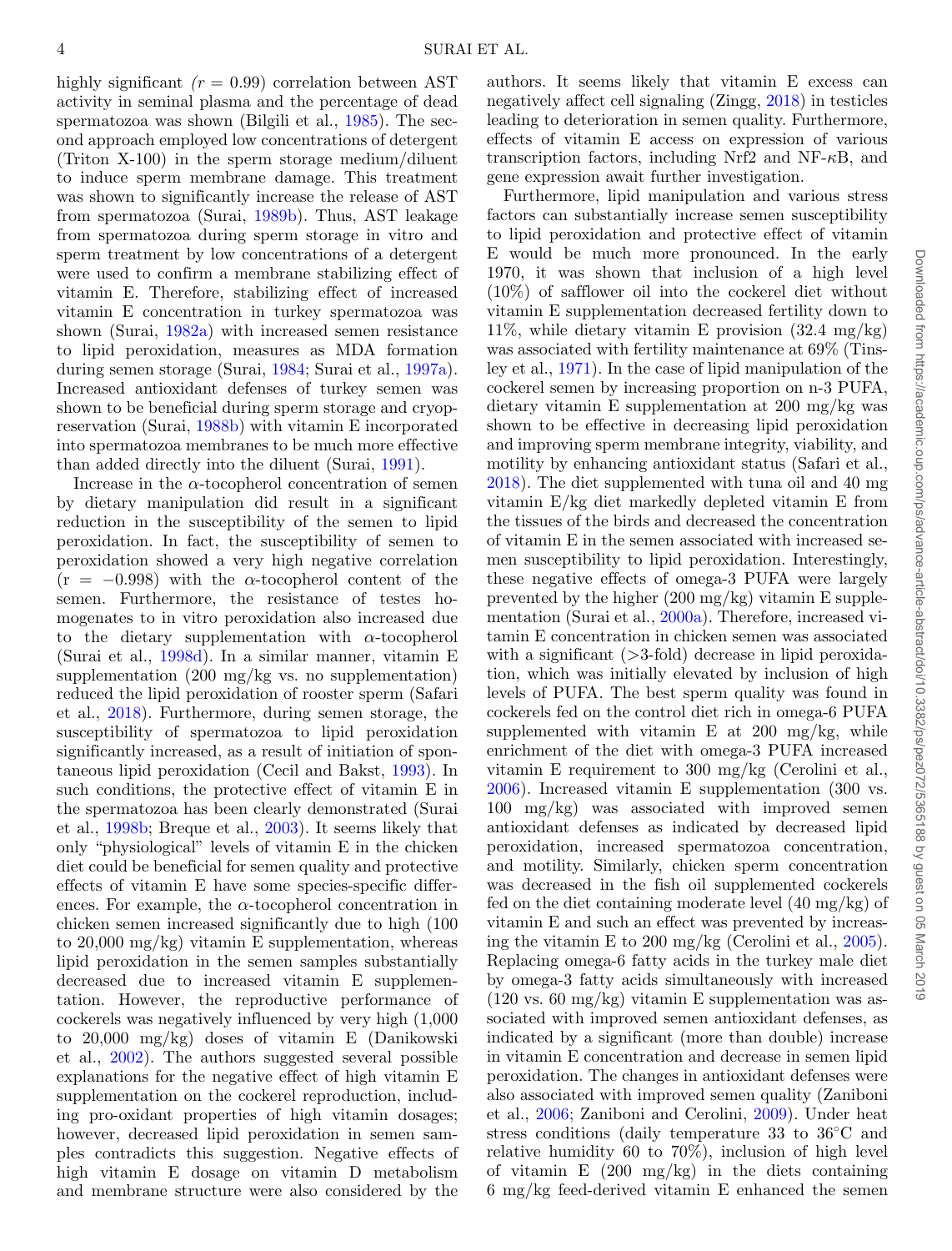quality parameters, including the spermatozoa count and motility, and reduced the percentage of dead spermatozoa. Dietary vitamin E also increased GSH-Px activity, total antioxidant potential, and decreased lipid peroxidation in seminal plasma (Ebeid, 2012).

*Eggs, Embryos and Newly Hatched Chicks* The antioxidant system of fresh egg includes vitamin E, carotenoids, GSH, and traces of coenzyme Q in the egg yolk (Gaal et al., 1995; Surai, 1999a, 2002; Karadas et al., 2011), and low levels of antioxidant enzymes, including SOD and GSH-Px, in the egg yolk and egg albumen (Gaal et al., 2005; Jiang et al., 2013; Rajashree et al., 2014). Indeed, the egg is protected by antioxidant systems to reduce the harmful effects of oxidative stress in embryogenesis, some of which may involve ferroptosis and lipid peroxidation (Conrad et al., 2018).

Vitamin E is delivered to the egg yolk during oocyte maturation and effectively transferred from the diet to the egg yolk (for review see Surai, 2002; Surai et al.,  $2016$ ). The efficiency of vitamin E transfer to the egg yolk depends on many factors and substantially varies. For example, the transfer efficiency of vitamin E to egg yolk was shown to be 16 to 39% (12.6 to 30.0 mg Vit.E/kg feed, Naber, 1993), 26% (20 to 40 mg Vit.E/kg feed; Galobart et al., 2002), or 14 to 24% (10 or 260 mg Vit.E/kg; Irandoust and Ahn, 2015). Vitamin E in the egg yolk depends on the diet and includes tocopherols ( $\alpha$ -tocopherol, 85.2 to 90%;  $\beta + \gamma$ -tocopherols, 7.9 to 11%) and tocotrienols ( $\alpha$ -tocotrienol, 0.3 to 2%;  $\beta$  +  $\gamma$ -tocotrienols, 1.3 to 2.5%) (Table 1; Surai and Speake, 1998; Surai and Sparks, 2001). Interestingly, vitamin E composition of turkey egg yolk was shown to be more variable than in chicken yolk and includes  $\alpha$ -tocopherol (57.0%),  $\beta + \gamma$ -tocopherols (24.6%),  $\delta$ -tocopherol (1.7%),  $\alpha$ -tocotrienol (5.7%), and  $\beta + \gamma$ -tocotrienols (11.0%). The proportion of the same vitamin E forms in turkey diet comprised 41.5, 18.2, 3.0, 7.2, and 30.1% total vitamin E, respectively (Surai et al., 1999c). Overall, the accumulation of  $\alpha$ - and  $\beta + \gamma$ -tocopherols in the egg yolk was proportional to their concentrations in the diet. At the same time, tocotrienol transfer from the diet to the egg yolk was found to be much less effective compared to tocopherols (Surai et al., 1999c; Surai and Sparks, 2001). This was confirmed in a later study with chickens. Indeed,  $\alpha$ -tocopherol was shown to be transferred to the chicken egg yolk more efficiently (21.19 to 49.17%) than  $\gamma$ -tocotrienol (0.50 to 0.96%) or  $\delta$ -tocotrienol (0.74 to 0.93%) (Hansen et al., 2015), while  $\alpha$ -tocotrienol transfer efficiency to egg yolk was shown to be only 4.32 to 6.75% (Walde et al., 2014). There are species-specific differences in efficiency of vitamin E transfer from feed to the egg yolk with laying hens to be more efficient than turkey, goose or duck (Surai et al., 1998c). However, mechanisms of such differences await further investigation.

It seems likely that vitamin E metabolisms in non-domesticated birds could substantially differ from poultry. In particular, in zebra finches over 70% of the female's daily intake of  $\alpha$ -tocopherol was shown

to be deposited in egg yolk (Royle et al., 2003). The importance of vitamin E for embryo development can be shown by the determination of the level of vitamin E in egg yolk from wild birds. For example, the level of  $\alpha$ -tocopherol in egg yolk from free living Canada geese was more than 4 times higher than that found in housed geese and almost 3-fold higher compared to that in free range geese (Speake et al., 1999). Similarly,  $\alpha$ -tocopherol concentration in egg yolks of wild chukar partridges (*Alectoris chukar*) were significantly higher compared to yolks from farm-reared birds (Karadas et al., 2017). Furthermore, comparatively high vitamin E levels were detected in the egg yolk of wild gannets, pelicans, cormorants (Surai et al., 2001a), falcons (Barton et al., 2002), penguins, goldfinches, red bishops, and house sparrows (Garamszegi et al., 2007).

Vitamin E metabolism and interactions between dietary vitamin E and other nutrients, including carotenoids in wild birds need further investigation. On the one hand, dietary  $\alpha$ -tocopherol was shown to enhance bioavailability of lutein and its transfer to the egg yolk (Islam et al., 2016). On the other hand, in another study, there was no effect of vitamin E dietary supplementation  $(0, 40, 100, 000)$  mg/kg) on carotenoid concentration in egg yolk (Surai, 2000) and very high vitamin E doses (10,000 and 20,000 mg/kg diet) significantly decreased carotenoid concentration in the egg yolk (Sünder and Flachowsky, 2001). Interestingly, canthaxanthin supplementation of the maternal diet was associated with an increased  $\alpha$ -tocopherol concentration in the liver of 1-day-old chicks (Surai et al., 2003), while dietary lutein or lycopene did not affect vitamin E concentration in the egg yolk (Karadas et al., 2006). In contrast, in a freeliving endangered passerine, the hihi supplementation of lutein and zeaxanthin led to decreased  $\alpha$ -tocopherol concentration in nestling plasma (Ewen et al., 2006). In contrast, soon after the oxidative challenge, wild gull chicks supplemented with lutein showed the highest increase in plasma vitamin E levels (Lucas et al., 2014).

Increased vitamin E dietary supplementation improves antioxidant defenses in the egg by increasing vitamin E concentration in egg yolk and significantly decreasing lipid peroxidation as indicated by decreased MDA concentration (for review see Surai, 1999a, 2002; Surai et al., 2016). Protective effect of high vitamin E concentration in omega-3 enriched eggs was also shown (Surai et al., 2000c; Botsoglou et al., 2013). Dietary supplementation of the poultry breeders with high levels of vitamin E (200 mg/kg) was shown to improve antioxidant defenses of eggs as evidenced by decreased MDA and increased GSH-Px and SOD activity in the egg yolk and serum (Jiang et al., 2013).

The antioxidant system of the developing embryo and newly hatched chick was described in detail in our previous paper (Surai and Kochish, 2018a). In fact, our data, obtained for the last 20 yr clearly indicate that vitamin E has a special role in the antioxidant system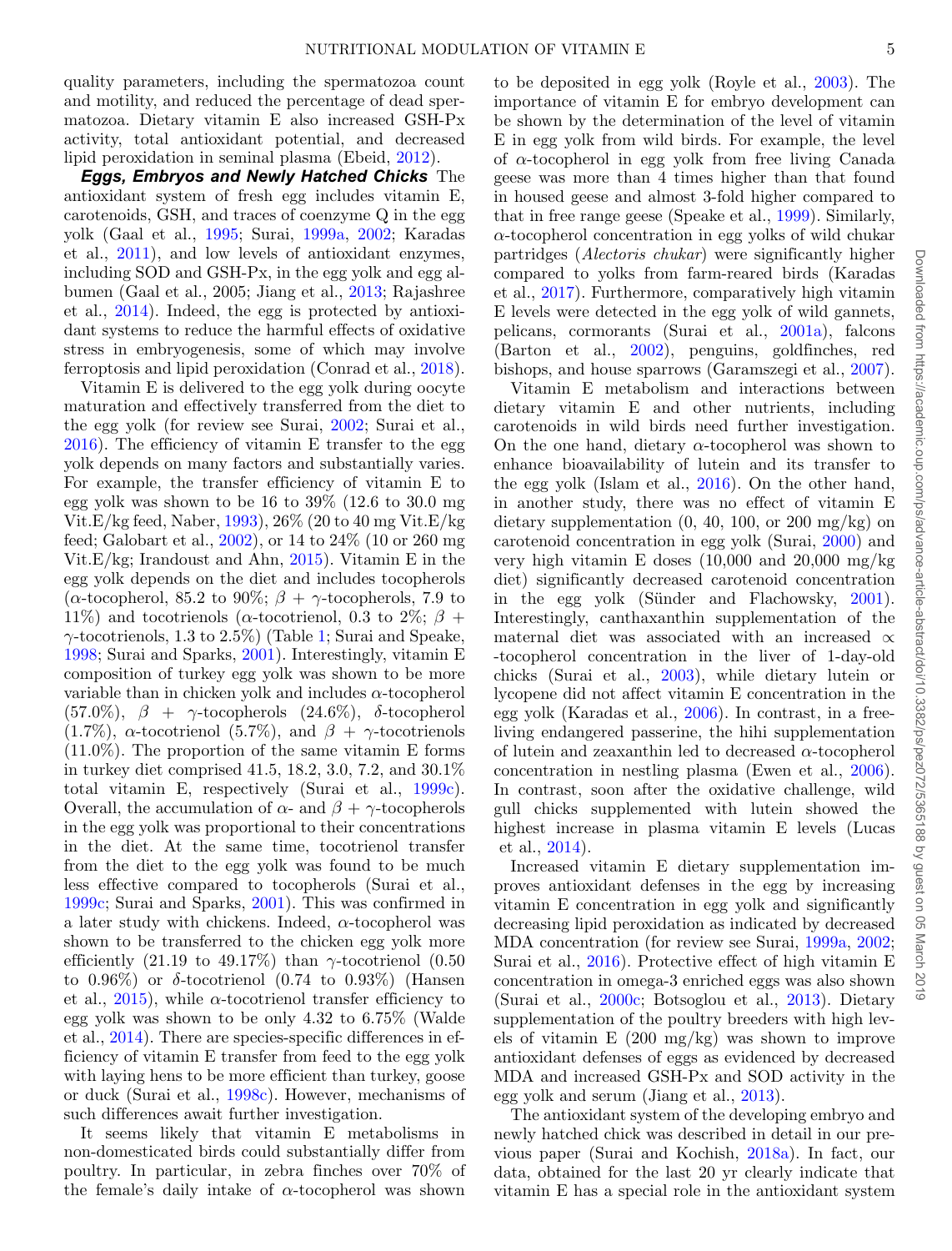**Table 1.** Vitamin E distribution in the feed, egg yolk, and chick tissues, μg/g (adapted from Surai and Sparks, 2001).

|               | Wheat-based diet |                    |                |                           | Maize-based diet |                    |                |                    |
|---------------|------------------|--------------------|----------------|---------------------------|------------------|--------------------|----------------|--------------------|
|               | $\alpha$ -toc.   | $B + \gamma$ -toc. | $\alpha$ -ttn. | $B + \gamma$ -ttn.        | $\alpha$ -toc.   | $B + \gamma$ -toc. | $\alpha$ -ttn. | $B + \gamma$ -ttn. |
| Feed          | 120.5            | 37.7               | 7.1            | 54.1                      | 114.8            | 55.6               | 7.7            | 30.1               |
| Egg yolk      | 305.6            | 39.6               | 7.1            | 6.3                       | 273.6            | 24.7               | 6.1            | 7.7                |
|               |                  |                    |                | Tissues of day-old chicks |                  |                    |                |                    |
| Liver         | 2011.5           | 171.7              | 12.7           | 4.4                       | 2117.1           | 244.9              | 15.4           | 2.0                |
| Heart         | 45.1             | 4.1                | 0.8            | 0.3                       | 55.0             | 5.2                | 0.9            | 0.4                |
| Kidney        | 30.9             | 3.3                | 1.1            | 0.6                       | 33.2             | 4.1                | 1.0            | 0.5                |
| Lung          | 21.3             | 3.9                | 0.7            | 0.4                       | 26.2             | 4.4                | 0.7            | 0.3                |
| Leg muscle    | 35.3             | 2.1                | 0.4            | 0.2                       | 35.0             | 2.5                | 0.5            | 0.3                |
| Breast muscle | 44.3             | 2.4                | 0.5            | 0.2                       | 45.6             | 2.1                | 0.6            | 0.2                |
| Adipose       | 44.4             | 2.0                | 1.9            | 0.6                       | 51.8             | 2.5                | 1.8            | 0.5                |
| Plasma        | 56.2             | 5.9                | 0.1            | nd                        | 68.8             | 6.6                | 0.1            | $^{\rm nd}$        |
| <b>YSM</b>    | 750.2            | 102.6              | 7.2            | 4.1                       | 1219.5           | 149.8              | 14.0           | 3.2                |

toc.- tocopherol, ttn.- tocotrienol

of the developing embryo (Surai et al., 2016). During egg incubation, vitamin E is shown to be effectively transferred from the egg yolk to the developing embryo (Surai et al., 1996) and there is a clear direct correlation  $(r = 0.999)$  between vitamin E in the egg yolk and liver of newly hatched chicks (Surai et al, 1997b). Vitamin E accumulation in the liver of the developing embryo is considered to be an important adaptive mechanism providing optimal antioxidant defense at critical time of hatching and the highest  $\alpha$ -tocopherol concentration in embryonic tissues is found at the time of hatching (Surai et al., 1996; Surai and Sparks, 2001; Surai et al., 2016). However, vitamin E is quickly depleted from the chick liver during the first week posthatch (Surai et al., 1998c).

It is interesting to note that chicken embryos can adapt to various stresses during development by upregulating its antioxidant defense mechanisms. For example, the increase in aerobic metabolism induced in the chick embryo by 3 d of hyperoxia was not accompanied by an increase in lipid peroxidation (Stock et al., 1990). The authors suggested that the chick embryo adapts to hyperoxia in such a way as to prevent additional free radical formation and damage, due to increasing the capacity of its antioxidant defenses. Indeed, during the incubation period for chickens, antioxidant defense systems protect the embryo against the lipid peroxidation and protein oxidation due to various undesirable conditions (Yigit et al., 2014).

In chicken tissues, a delicate balance between prooxidative and antioxidant activities plays a vital role in development and chick viability (Surai et al., 1996). Increased resistance of chicken embryonic and postnatal tissues to oxidative stress was observed to be a result of increased dietary vitamin E supplementation of the maternal diet (Surai et al., 1999a; Surai, 2000). It seems likely that the efficiency of vitamin E transfer from egg yolk to the liver of the developing embryo is determined by the initial vitamin E concentration in the egg. For example, in the case of low vitamin E in the diet (4.9 to 10.1 mg feed-derived vitamin E/kg diet), about 30% of total egg yolk vitamin E was found in the liver of newly hatched chicks. In contrast, increased dietary vitamin E supplementation (40 to 200 mg/kg) reduced this efficiency almost by half (13.0 to 15.8%; Surai, 2000). It was suggested that in the developing embryo there are some metabolic mechanisms responsible for an increased vitamin E mobilization from the egg yolk in the case of low vitamin E provision. Interestingly, brain of the newly hatched chick is characterized by extremely low vitamin E concentration (10% of that in the liver) and high susceptibility to lipid peroxidation (Surai et al., 1996). The increased concentration of vitamin E in the brain of the newly hatched chick  $(23.1 \text{ vs. } 7.7 \mu g/g)$  as a result of high vitamin E supplementation (250 mg/kg) of the maternal diet was shown to significantly reduce the susceptibility of the brain tissue to peroxidation similar to other studied tissues of the chick (Surai et al., 1999a). Similarly, increase in vitamin E concentration in the chicken brain from 4.0 to 27.9  $\mu$ g/g caused a significant decrease in MDA concentration (from 4.95 down to 1.78 nM/mg; Tsai et al., 2008). When breeder's diet was supplemented with vitamin E at 0, 40, 100, and 200 mg/kg,  $\alpha$ -tocopherol concentrations in the egg yolk were 19.6, 153.3, 299.0, and  $538.5 \mu g/g$ , respectively. This was translated into vitamin E concentrations in the liver of the newly hatched chicks as follows: 119.9, 398.4, 947.3, and 1636.4  $\mu$ g/g, respectively, while in the brain vitamin E concentrations were 1.5, 5.2, 8.3, and 15.2  $\mu$ g/g, respectively (Surai, 2000).

It seems likely that dietary vitamin E can also affect antioxidant defenses indirectly by increasing GSH concentration and activating antioxidant enzymes. There are important interactions between various antioxidants within the antioxidant defense network of the newly hatched chick. For example, increased dietary vitamin E supplementation was associated with a significant increase in GSH concentration in the liver of the newly hatched chick indicating improvement in redox status of the tissue (Surai, 2000). In general, molecular mechanisms of interactions between vitamin E and GSH are not well understood, but in liver,  $\alpha$ -tocopherol is shown to upregulate  $\gamma$ -glutamate cysteine ligase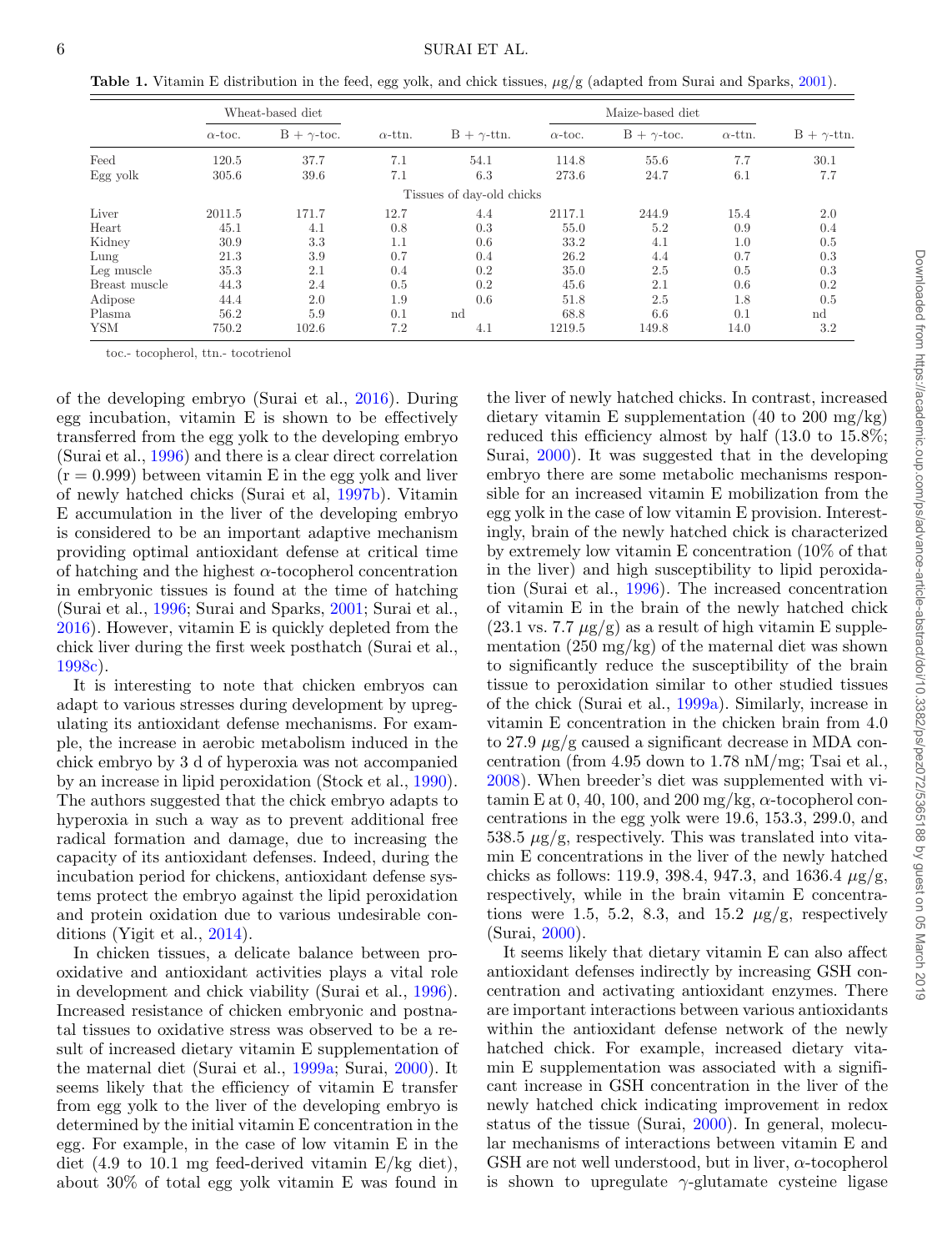(glutathione synthetase) leading to increased GSH concentration (Brigelius-Flohe, 2009). Furthermore, there are also other mechanisms of sparing effects of vitamin E on GSH concentration within the antioxidant system network in various tissues (Surai, 2002).

Glutathione concentration in the liver decreased almost 2-fold between day 10 of embryonic development and hatching time (Surai, 1999b). Therefore, increased GSH concentration in the liver of newly hatched chick due to increased vitamin E dietary supplementation (Surai, 2000) could be considered as an important element in maintaining signaling pathways sensitive to perturbations of the endogenous redox state (Hansen and Harris, 2015; Timme-Laragy et al., 2018). Furthermore, progeny chicks from pullets given a high level  $(160 \text{ vs. } 0 \text{ or } 40 \text{ mg/kg})$  of supplemental vitamin E were characterized by increased brain SOD (Lin et al., 2005b; Tsai et al., 2008) and increased catalase activity in the liver of progeny chicks obtained from breeders fed on the diet supplemented with increased (120 vs. 40 mg/kg) vitamin E level (Lin et al.,  $2005b$ ). This was associated with decreased MDA and ROS concentrations in the brain and ROS level in the liver of newly hatched chicks (Lin et al., 2005b). Importantly, antioxidant enzymes, including SOD and GSH-Px, belonging to the first level of the antioxidant defense network, are considered to be key players in the embryonic antioxidant defense network (Surai et al., 1999b, 2018c,d; Surai, 1999b, 2016). Recently, it has been shown that an increase in yolk vitamin E concentration in gulls was associated with improved total antioxidant capacity and reduced concentration of pro-oxidants in the plasma of gull hatchlings (Parolini et al., 2017). The evidence is quickly accumulating to prove that detrimental consequences of oxidative stress during embryonic development potentially can impact growth, survival, and reproductive success in the chick and the adult (Monaghan et al., 2009). Indeed, antioxidant defenses in the developing embryos are the key for a successful postnatal development of poultry. Therefore, nutritional modulation of the antioxidant capacities represents an important tool for poultry nutritionist to deal with commercially-relevant stresses. Indeed, recently, evidence has been presented indicating that yolk-derived antioxidants effectively protect the avian embryo from oxidative stress imposed by environment. Therefore, maternally derived yolk antioxidants, where vitamin E has a major role, can buffer the developing avian embryo against oxidative stress induced by various factors, including hyperoxia (Watson et al., 2018).

In general, in all 3 models described above, antioxidant system enhancement due to dietary vitamin E supplementation was mainly manifested via increased concentration of  $\alpha$ -tocopherol in different tissues (Figure 1). This direct antioxidant effect of vitamin E is well researched and explained. However, there is also indirect effect of vitamin E on the efficiency of antioxidant defense networks in different tissues. This includes modulation of:



**Figure 1.** Antioxidant system modulation by dietary vitamin E.

- 1. SOD—main adaptive enzyme of the first level of antioxidant defense, responsible for detoxification of the main biological radical, namely superoxide radical;
- 2. GSH-Px and catalase—2 other important enzymes of the first level of antioxidant defense essential for completion of superoxide radical detoxification with a conversion of toxic  $H_2O_2$  into water;
- 3. GSH—one of the most important cellular antioxidant participating in maintaining redox balance in the cell being co-substrate of GSH-Px;
- 4. total antioxidant activity—an important index of the antioxidant defense system reflecting a redox (antioxidant-prooxidant) balance in the cell.

#### *Commercial Applications of Dietary Vitamin E*

The protective effect of natural antioxidants supplied with poultry diet depends on experimental conditions used in various experiments (Surai, 2002). Generally speaking, in most of well controlled studies conducted in "ideal" conditions with small number of birds and with low stress, commercial doses of vitamin E supplementation of breeders (100 mg/kg diet) are adequate to maintain antioxidant defenses, productive, and reproductive performance of poultry. Indeed, it was shown that experimental results obtained with the feeding of different dietary levels of vitamin E are affected by genetic stock, duration, and level of feeding dietary vitamin E, age, and measurement criteria (Siegel et al., 2001).

Earlier studies indicated a beneficial effect of increased vitamin E supplementation for turkey males (up to 60 to 80 mg/kg; Surai, 1983a, 1991) and ganders (up to 40 mg/kg, Surai, 1991; Surai and Ionov, 1992b). However, current commercial level of vitamin E supplementation of toms and ganders exceeds those "beneficial" levels. It seems likely that increased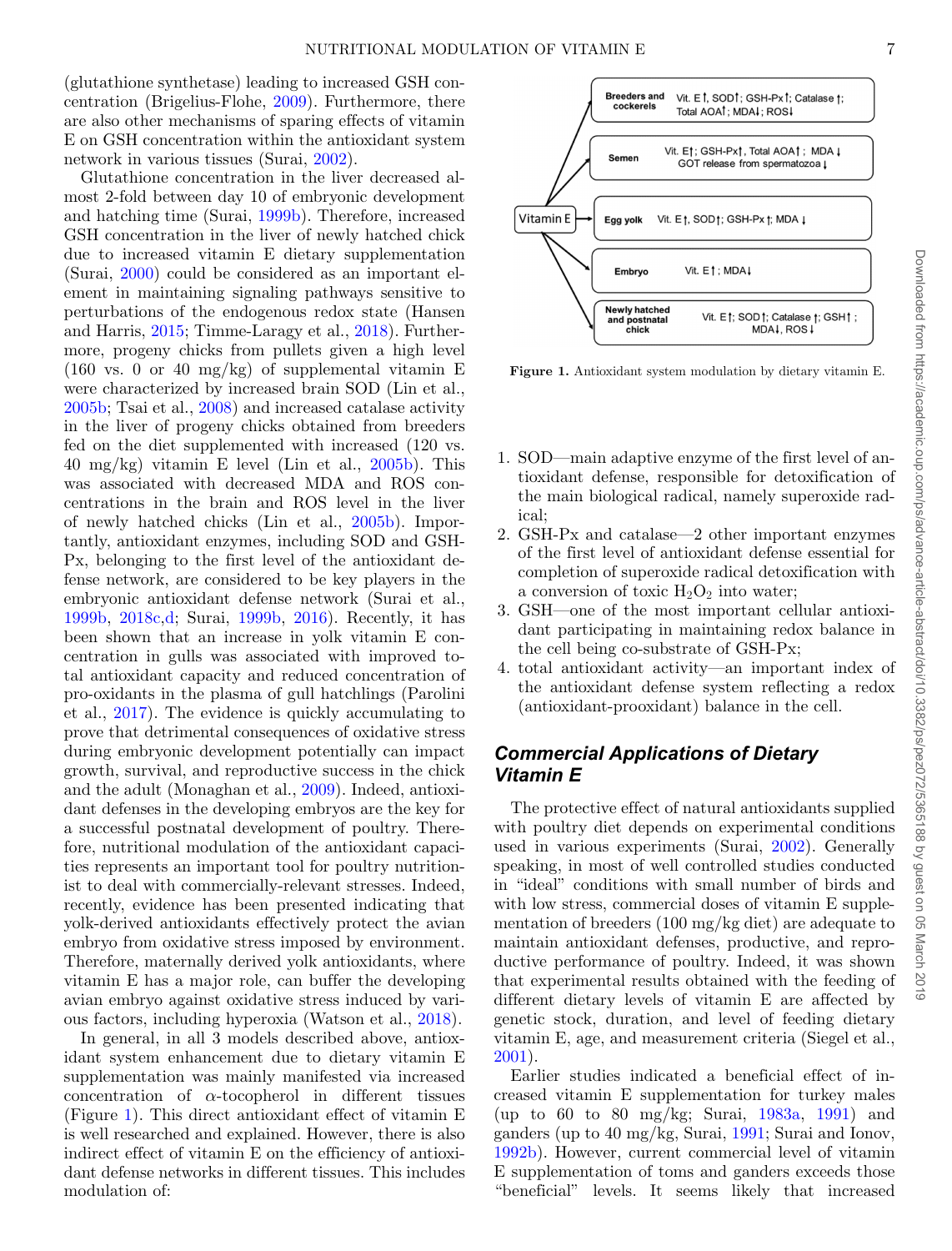vitamin E supplementation would be beneficial in various stress conditions, including omega-3 enrichment of the diet (Cherian et al., 1996; Cerolini et al., 2005, 2006; Fernandes et al., 2018), usage of young breeders (Siegel et al., 2006), end of reproductive period (Siegel et al., 2001), usage of corn dried distillers grains containing high levels of n-6 PUFA (Jiang et al., 2013), a corticosteroid drug dexamethasone (Eid et al., 2006, Min et al., 2016, 2018), mycotoxin contamination (Khan et al., 2014), heat stress (Khan et al., 2011; El-Hack et al., 2017), etc. There is also an opportunity to use in ovo vitamin E supplementation to improve antioxidant defences of the developing embryo with potential improvements in incubation results, chick quality and performance results (Araujo et al., 2018).

#### **CONCLUSIONS**

Antioxidant defense mechanisms are responsible for prevention of the harmful effects of free radical overproduction and oxidative stress in commercially-relevant stress conditions of industrial poultry production (Surai and Fisinin, 2016a,b,c, 2018d). Vitamin E was discovered as "vitamin of reproduction" in 1922 and today this vitamin is considered to be the main chain-breaking antioxidant in the cell, located in biological membranes, and is proven to be a leading player in antioxidant protection (Surai, 1999a). After 95 yr of extensive research in the field of vitamin E, its unique role in biological systems has been greatly appreciated. In fact, vitamin E is shown to be essential for male and female reproduction, immunocompetence, effective growth and development, high quality of eggs and meat, and high resistance to various stresses (Surai, 1999a, 2002; Panda and Cherian, 2014; Surai and Fisinin, 2014; Rengaraj and Hong, 2015; Surai et al., 2016; Surai and Kochish, 2018b).

It is clear from the analysis of the aforementioned data that increased vitamin E supplementation in the breeder's or cockerel's diet increased their resistance to various stresses, including high PUFA, mycotoxin, or heat stress. Increased vitamin E supplementation of poultry males was shown to be associated with significant increases in  $\alpha$ -tocopherol level in semen associated with an increased resistance to oxidative stress imposed by various external stressors. Similarly, increased vitamin E concentration in the egg yolk due to dietary supplementation was shown to be associated with increased  $\alpha$ -tocopherol concentration in the tissues of the developing embryos and newly hatched chicks resulting in increased antioxidant defenses and decreased lipid peroxidation. Furthermore, increased vitamin E transfer from the feed to egg yolk and further to the developing embryo was shown to be associated with upregulation of antioxidant enzymes reflecting antioxidant system regulation and adaptation. Clearly, using 3 model systems including poultry breeders/males, semen, and chicken

embryo/postnatal chickens, the possibility of modulation of the antioxidant defense mechanisms has been clearly demonstrated. For the last 3 decades, vitamin E recycling in the cells as an effective mechanism of the antioxidant defenses has received substantial attention. Indeed, ascorbic acid, selenium, and vitamins  $B_1$  and  $B_2$  are shown to be important elements of vitamin E recycling. Therefore, if recycling is effective, even a low vitamin E concentration, for example in the chicken embryonic brain (Surai et al., 1996), can prevent lipid peroxidation in vivo. Furthermore, adaptation to stressful conditions is mediated via a range of vitagenes responsible for additional synthesis of protective molecules, e.g., SOD, heat shock proteins, thioredoxin, sirtuins, etc. (Surai and Fisinin, 2016 c,d). By nutritional manipulation, it is possible to upregulate vitagene network (Surai and Kochish, 2017; Surai et al., 2017a) and improve adaptive ability of poultry to various stresses. Vitamin E can affect expression of a range of various genes (Rimbach et al., 2010), including selenoproteins (Sun et al., 2018). Therefore, protective effects of vitamin E in biological systems go beyond direct free radical scavenging activities and additional regulatory effects should be considered. In particular, data obtained with cell culture and animal experiments clearly indicate vitamin E participation in modulation of transcriptional regulation and cell signaling (for review see Galli et al., 2017; Azzi, 2018) and they deserve more attention. On the one hand, vitamin E can affect activities of free radical producing enzymes, for example, xanthine oxidase (Catignani et al., 1974). On the other hand, vitamin E can also inhibit activity of another free-radical producing enzyme namely monocyte NADPH oxidase (Cachia et al., 1998) mediated via inhibition of protein kinase C (Tasinato et al., 1995). Finally, many important transcription factors including Nrf2, NF- $\kappa$ B, PPAR $\gamma$ , Hif $1\alpha$ , etc. can be regulated by vitamin E directly or indirectly (Zingg, 2018). It remains to be elucidated to what degree these regulatory effects of vitamin E represent physiological events that also occur in poultry in commercially-relevant doses of vitamin E supplementation. Molecular mechanisms of antioxidant system regulation in poultry by vitamin E by various mechanisms including gene expression, vitagene activation, transcription factor activation and signal transduction, and vitamin E interaction with microbiota (Surai et al., 2017b) and maintaining gut health in poultry (Surai and Fisinin, 2015) awaits further investigation.

#### **ACKNOWLEDGMENTS**

Peter F. Surai, Ivan I. Kochish, and Michael N. Romanov are supported by a grant of the Ministry of Education and Science of the Russian Federation, Agreement № l4.W03.31.0013 dated 20.02.2017, project title "Development of modern biotechnologies for assessment of gene expression in connection with productivity and resistance to diseases in poultry".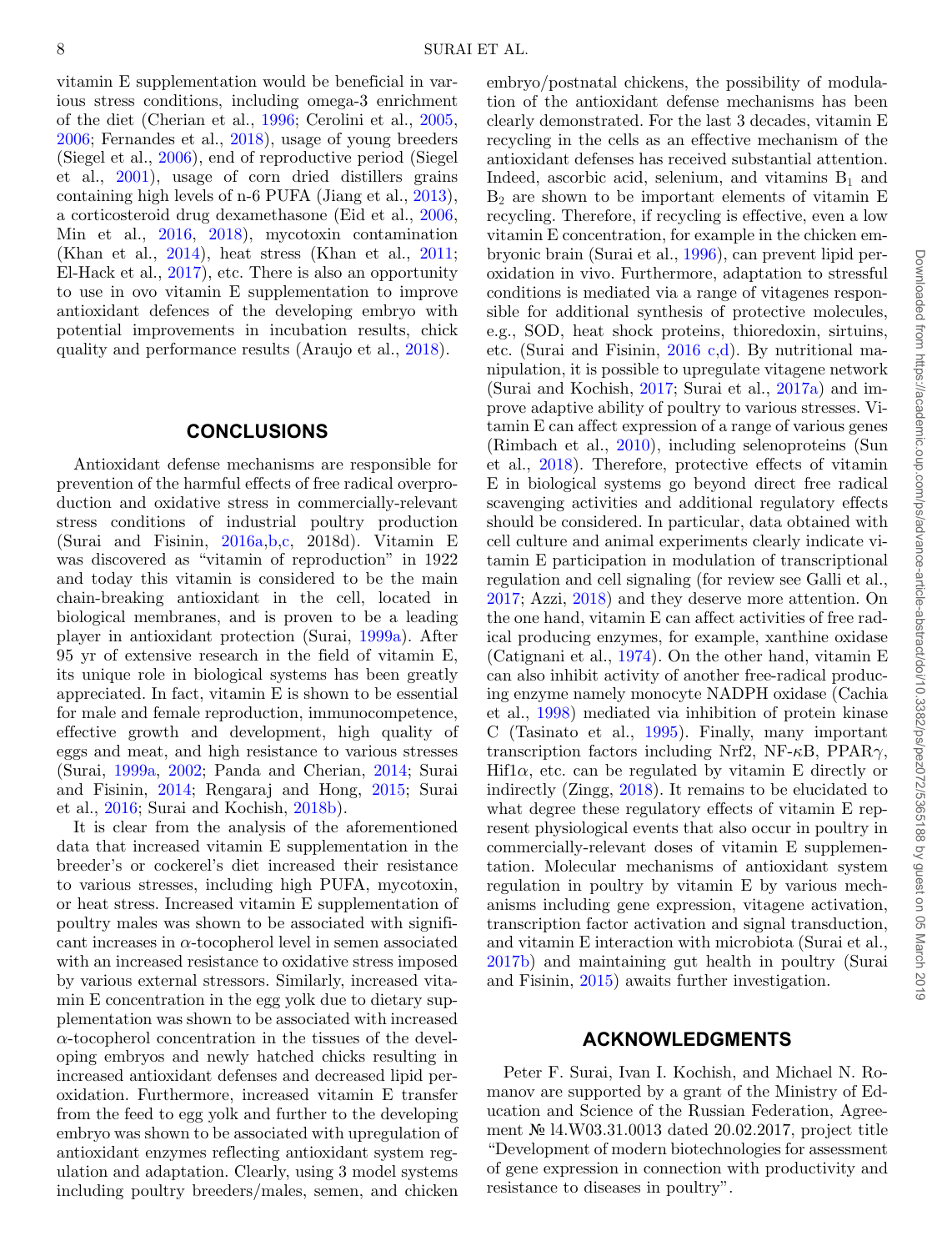#### **CONFLICT OF INTEREST**

The authors declare that they have no conflict of interest.

#### **REFERENCES**

- Araújo, I. C. S., M. B. Café, R. A. Noleto, J. M. S. Martins, C. J. Ulhoa, G. C. Guareshi, M. M. Reis, and N. S. M. Leandro. 2018. Effect of vitamin E in ovo feeding to broiler embryos on hatchability, chick quality, oxidative state, and performance. Poult. Sci. doi:10.3382/ps/pey439
- Azzi, A. 2018. Many tocopherols, one vitamin E. Mol. Aspects Med. 61:92–103.
- Barton, N. W. H, N. C. Fox, P. F. Surai, and B. K. Speake. 2002. Vitamins E and A, carotenoids and fatty acids of the egg yolk of raptors. J. Raptor Res. 36:33–38.
- Bilgili, S. F., J. A. Renden, and K. J. Sexton. 1985. Fluorometry of poultry semen: its application in the determination of viability, enzyme leakage, and fertility. Poult. Sci. 64:1227–1230.
- Botsoglou, E., A. Govaris, D. Fletouris, and S. Iliadis. 2013. Olive leaves (*Olea europea* L.) and α-tocopheryl acetate as feed antioxidants for improving the oxidative stability of  $\alpha$ -linolenic acidenriched eggs. J. Anim. Physiol. Anim. Nutr. 97:740–753.
- Bréque, C., P. Surai, and J. P. Brillard. 2003. Roles of antioxidants on prolonged storage of avian spermatozoa in vivo and in vitro. Mol. Reprod. Dev. 66:314–323.
- Brigelius-Flohé, R. 2009. Vitamin E: the shrew waiting to be tamed. Free Radic. Biol. Med. 46:543–554.
- Cachia, O., J. E. Benna, E. Pedruzzi, B. Descomps, M. A. Gougerot-Pocidalo, and C. L. Leger. 1998.  $\alpha$ -Tocopherol inhibits the respiratory burst in human monocytes. Attenuation of p47*phox* membrane translocation and phosphorylation. J. Biol. Chem. 273:32801–32805.
- Catignani, G. L., F. Chytil, and W. J. Darby. 1974. Vitamin E deficiency: immunochemical evidence for increased accumulation of liver xanthine oxidase. Proc. Natl. Acad. Sci. 71:1966–1968.
- Cecil, H. C., and M. R. Bakst. 1993. *In vitro* lipid peroxidation of turkey spermatozoa. Poult. Sci. 72:1370–1378.
- Cerolini, S., K. A. Kelso, R. C. Noble, B. K. Speake, F. Pizzi, and L. G. Cavalchini. 1997. Relationship between spermatozoan lipid composition and fertility during aging of chickens. Biol. Reprod. 57:976–980.
- Cerolini, S., P. F. Surai, B. K. Speake, and N. H. C. Sparks. 2005. Dietary fish and evening primrose oil with vitamin E effects on semen variables in cockerels. Br. Poult. Sci. 46:214–222.
- Cerolini, S., L. Zaniboni, A. Maldjian, and T. Gliozzi. 2006. Effect of docosahexaenoic acid and alpha-tocopherol enrichment in chicken sperm on semen quality, sperm lipid composition and susceptibility to peroxidation. Theriogenology 66:877–886.
- Cherian, G., F. W. Wolfe, and J. S. Sim. 1996. Dietary oils with added tocopherols: effects on egg or tissue tocopherols, fatty acids, and oxidative stability. Poult. Sci. 75:423–431.
- Conrad, M., V. E. Kagan, H. Bayir, G. C. Pagnussat, B. Head, M. G. Traber, and B. R. Stockwell. 2018. Regulation of lipid peroxidation and ferroptosis in diverse species. Gene. Dev. 32:602–619.
- Danikowski, S., H. P. Sallmann, I. Halle, and G. Flachowsky. 2002. Influence of high levels of vitamin E on semen parameters of cocks. J. Anim. Physiol. Anim. Nutr. 86:376–382.
- Ebeid, T. A. 2012. Vitamin E and organic selenium enhances the antioxidative status and quality of chicken semen under high ambient temperature. Br. Poult. Sci. 53:708–714.
- Eid, Y., T. Ebeid, and H. Younis. 2006. Vitamin E supplementation reduces dexamethasone-induced oxidative stress in chicken semen. Br. Poult. Sci. 47:350–356.
- El-Hack, M. E. A., K. Mahrose, M. Arif, M. T. Chaudhry, I. M. Saadeldin, M. Saeed, R. N. Soomro, I. H. Abbasi, and Z. U. Rehman. 2017. Alleviating the environmental heat burden on laying hens by feeding on diets enriched with certain antioxidants (vitamin E and selenium) individually or combined. Environ. Sci. Pollut. Res. 24:10708–10717.
- Ewen, J. G., R. Thorogood, F. Karadas, A. C. Pappas, and P. F. Surai. 2006. Influences of carotenoid supplementation on the integrated antioxidant system of a free living endangered passerine, the hihi (*Notiomystis cincta*). Comp. Biochem. Physiol. A Mol. Integr. Physiol. 143:149–154.
- Fernandes, J. I. M., H. L. F. Bordignon, K. Prokoski, R. C. Kosmann, E. Vanroo, and A. E. Murakami. 2018. Supplementation of broiler breeders with fat sources and vitamin E: carry over effect on performance, carcass yield, and meat quality offspring. Arq. Bras. Med. Vet. Zootec. 70:983–992.
- Gaál, T., M. Mézes, R. C. Noble, J. Dixon, and B. K. Speake. 1995. Development of antioxidant capacity in tissues of the chick embryo. Comp. Biochem. Physiol. B Biochem. Mol. Biol. 112:711– 716.
- Galli, F., A. Azzi, M. Birringer, J. M. Cook-Mills, M. Eggersdorfer, J. Frank, G. Cruciani, S. Lorkowski, and N. K. Özer. 2017. Vitamin E: emerging aspects and new directions. Free Radic. Biol. Med. 102:16–36.
- Galobart, J., A. C. Barroeta, L. Cortinas, M. D. Baucells, and R. Codony. 2002. Accumulation of alpha-tocopherol in eggs enriched with omega3 and omega6 polyunsaturated fatty acids. Poult. Sci. 81:1873–1876.
- Garamszegi, L. Z., C. Biard, M. Eens, A. P. Møller, N. Saino, and P. Surai. 2007. Maternal effects and the evolution of brain size in birds: overlooked developmental constraints. Neurosci. Biobehav. Rev. 31:498–515.
- Golzar Adabi, S. H., R. G. Cooper, M. A. Kamali, and A. Hajbabaei. 2011. The influence of inclusions of vitamin E and corn oil on semen traits of Japanese quail (*Coturnix coturnix japonica*). Anim. Reprod. Sci. 123:119–125.
- Hansen, H., T. Wang, D. Dolde, H. Xin, and K. Prusa. 2015. Supplementation of laying-hen feed with annatto tocotrienols and impact of  $\alpha$ -tocopherol on tocotrienol transfer to egg yolk. J. Agric. Food Chem. 63:2537–2544.
- Hansen, J. M., and C. Harris. 2015. Glutathione during embryonic development. Biochim. Biophys. Acta. 1850:1527–1542.
- Irandoust, H., and D. U. Ahn. 2015. Influence of soy oil source and dietary supplementation of vitamins E and C on the oxidation status of serum and egg yolk, and the lipid profile of egg yolk. Poult. Sci. 94:2763–2771.
- Islam, K. M., M. Khalil, K. Männer, J. Raila, H. Rawel, J. Zentek, and F. J. Schweigert. 2016. Effect of dietary  $\alpha$ -tocopherol on the bioavailability of lutein in laying hen. J. Anim. Physiol. Anim. Nutr. 100:868–875.
- Jiang, W., L. Zhang, and A. Shan. 2013. The effect of vitamin E on laying performance and egg quality in laying hens fed corn dried distillers grains with solubles. Poult. Sci. 92:2956–2964.
- Karadas, F., P. F. Surai, and N. H. Sparks. 2011. Changes in broiler chick tissue concentrations of lipid-soluble antioxidants immediately post-hatch. Comp. Biochem. Physiol. A Mol. Integr. Physiol. 160:68–71.
- Karadas, F., A. P. Møller, and M. R. Karageçili. 2017. A comparison of fat-soluble antioxidants in wild and farm-reared chukar partridges (*Alectoris chukar*). Comp. Biochem. Physiol. A Mol. Integr. Physiol. 208:89–94.
- Karadas, F., P. Surai, E. Grammenidis, N. H. Sparks, and T. Acamovic. 2006. Supplementation of the maternal diet with tomato powder and marigold extract: effects on the antioxidant system of the developing quail. Br. Poult. Sci. 47:200– 208.
- Khan, R. U., S. Naz, Z. Nikousefat, V. Tufarelli, M. Javdani, N. Rana, and V. Laudadio. 2011. Effect of vitamin E in heat-stressed poultry. World. Poult. Sci. J. 67:469–478.
- Khan, W. A., M. Z. Khan, A. Khan, Z. Ul Hassan, and M. K. Saleemi. 2014. Potential for amelioration of aflatoxin B1-induced immunotoxic effects in progeny of white leghorn breeder hens coexposed to vitamin E. J. Immunotoxicol. 11:116–125.
- Lin, Y. F., S. J. Chang, J. R. Yang, Y. P. Lee, and A. L. Hsu. 2005a. Effects of supplemental vitamin E during the mature period on the reproduction performance of Taiwan native chicken cockerels. Br. Poult. Sci. 46:366–373.
- Lin, Y. F., H. L. Tsai, Y. C. Lee, and S. J. Chang. 2005b. Maternal vitamin E supplementation affects the antioxidant capability and oxidative status of hatching chicks. J. Nutr. 135:2457–2461.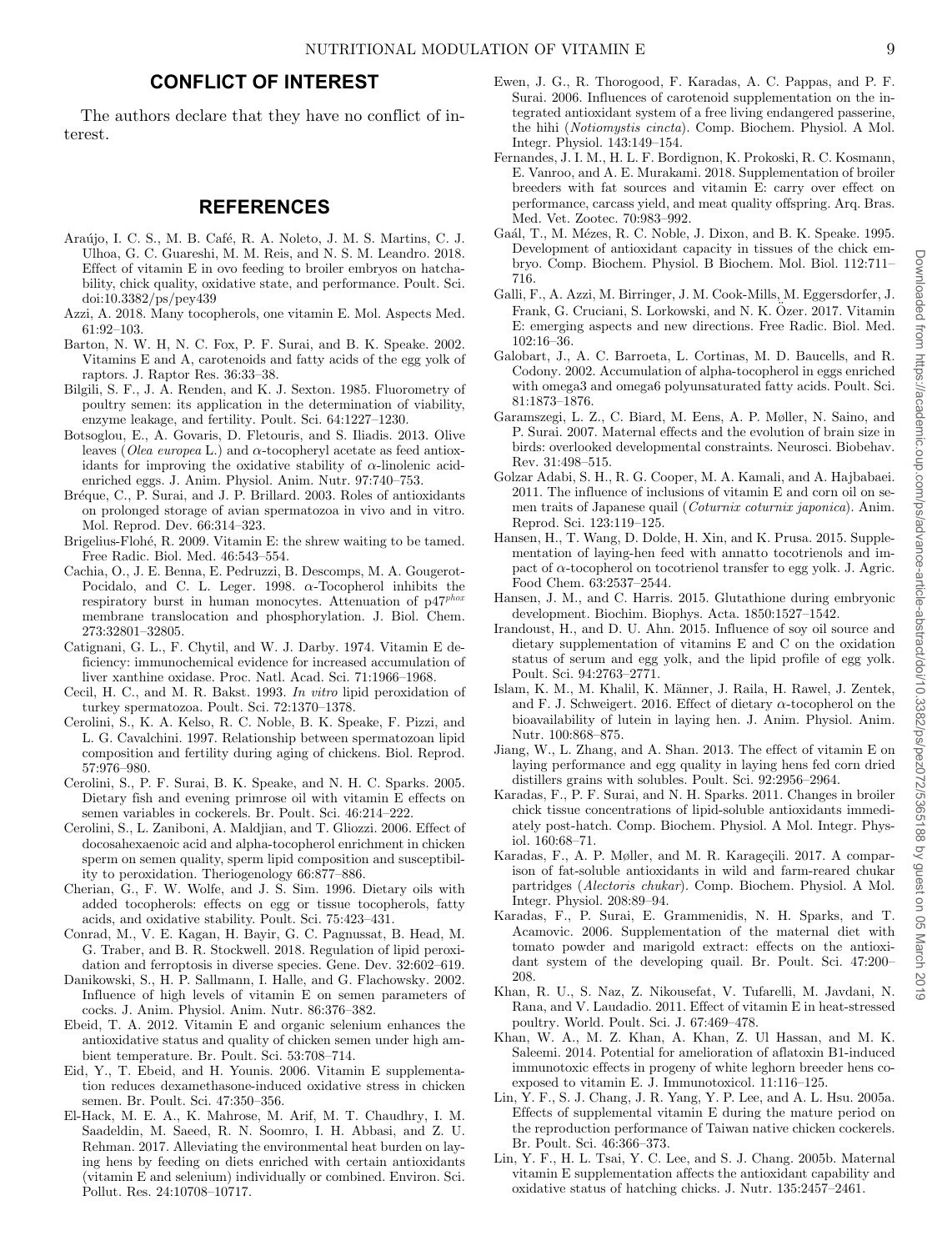- Long, J. A., and M. Kramer. 2003. Effect of vitamin E on lipid peroxidation and fertility after artificial insemination with liquidstored turkey semen. Poult. Sci. 82:1802–1807.
- Lucas, A., J. Morales, and A. Velando. 2014. Differential effects of specific carotenoids on oxidative damage and immune response of gull chicks. J. Exp. Biol. 217:1253–1262.
- Maldjian, A., S. Cerolini, P. F. Surai, and B. K. Speake. 1998. The effect of vitamin E, green tea extracts and catechin on the *in vitro* storage of turkey spermatozoa at room temperature. Poult. Avian Biol. Rev. 9:143–151.
- Matsumoto, Y., T. Terada, and Y. Tsutsumi. 1985. Glutamic oxaloacetic transaminase released from chicken spermatozoa during freeze-thaw procedures. Poult. Sci. 64:718–722.
- Min, Y., T. Sun, Z. Niu, and F. Liu. 2016. Vitamin C and vitamin E supplementation alleviates oxidative stress induced by dexamethasone and improves fertility of breeder roosters. Anim. Reprod. Sci. 171:1–6.
- Min, Y. N., Z. Y. Niu, T. T. Sun, Z. P. Wang, P. X. Jiao, B. B. Zi, P. P. Chen, D. L. Tian, and F. Z. Liu. 2018. Vitamin E and vitamin C supplementation improves antioxidant status and immune function in oxidative-stressed breeder roosters by up-regulating expression of GSH-Px gene. Poult. Sci. 97:1238–1244.
- Monaghan, P., N. B. Metcalfe, and R. Torres. 2009. Oxidative stress as a mediator of life history trade-offs: mechanisms, measurements and interpretation. Ecol. Lett. 12:75–92.
- Naber, E. C. 1993. Modifying vitamin composition of eggs: a review. J. Appl. Poult. Res. 2:385–393.
- Panda, A. K., S. V. Rama Rao, M. V. L. N. Raju, and R. N. Chatterjee. 2007. Effect of vitamin E supplementation on performance, immune response and antioxidant status of white leghorn layers during heat stress. Indian J. Anim. Nutr. 23:226–230.
- Panda, A. K., S. V. Ramarao, M. V. Raju, and R. N. Chatterjee. 2008. Effect of dietary supplementation with vitamins E and C on production performance, immune responses and antioxidant status of White Leghorn layers under tropical summer conditions. Br. Poult. Sci. 49:592–599.
- Panda, A. K., and G. Cherian. 2014. Role of vitamin E in counteracting oxidative stress in poultry. J. Poult. Sci. 51:109–117.
- Parolini, M., L. Khoriauli, C. D. Possenti, G. Colombo, M. Caprioli, M. Santagostino, S. G. Nergadze, A. Milzani, E. Giulotto, and N. Saino. 2017. Yolk vitamin E prevents oxidative damage in gull hatchlings. R. Soc. Open. Sci. 4:170098.
- Rajashree, K., T. Muthukumar, and N. Karthikeyan. 2014. Comparative study of the effects of organic selenium on hen performance and productivity of broiler breeders. Br. Poult. Sci. 55:367–374.
- Rengaraj, D., and Y. H. Hong. 2015. Effects of dietary vitamin E on fertility functions in poultry species. IJMS 16:9910– 9921.
- Rimbach, G., J. Moehring, P. Huebbe, and J. K. Lodge. 2010. Generegulatory activity of  $\alpha$ -tocopherol. Molecules 15:1746-1761.
- Royle, N. J., P. F. Surai, and I. R. Hartley. 2003. The effect of variation in dietary intake on maternal deposition of antioxidants in zebra finch eggs. Funct. Ecol. 17:472–481.
- Rui, B. R., F. Y. Shibuya, A. J. Kawaoku, J. D. A. Losano, D. S. R. Angrimani, A. Dalmazzo, M. Nichi, and R. J. G. Pereira. 2017. Impact of induced levels of specific free radicals and malondialdehyde on chicken semen quality and fertility. Theriogenology 90:11–19.
- Safari Asl, R., F. Shariatmadari, M. Sharafi, M. A. Karimi Torshizi, and A. Shahverdi. 2018. Improvements in semen quality, sperm fatty acids, and reproductive performance in aged Ross breeder roosters fed a diet supplemented with a moderate ratio of n-3: n-6 fatty acids. Poult. Sci. doi:10.3382/ps/pey278
- Siegel, P. B., S. E. Price, B. Meldrum, M. Picard, and P. A. Geraert. 2001. Performance of pureline broiler breeders fed two levels of vitamin E. Poult. Sci. 80:1258–1262.
- Siegel, P. B., M. Blair, W. B. Gross, B. Meldrum, C. Larsen, K. Boa-Amponsem, and D. A. Emmerson. 2006. Poult performance as influenced by age of dam, genetic line, and dietary vitamin E. Poult. Sci. 85:939–942.
- Speake, B. K., P. F. Surai, R. C. Noble, J. V. Beer, and N. Wood. 1999. Differences in egg lipid and antioxidant composition between wild and captive pheasants and geese. Comp. Biochem. Physiol. B Biochem. Mol. Biol. 124:101–107.
- Stock, M. K., K. K. Silvernail, and J. Metcalfe. 1990. Prenatal oxidative stress: I. malondialdehyde in hypoxic and hyperoxic chick embryos. Free Radic. Biol. Med. 8:313–318.
- Sun, L. H., J. Q. Huang, J. Deng, and X. G. Lei. 2018. Avian selenogenome: response to dietary Se and vitamin E deficiency and supplementation. Poult. Sci. doi: 10.3382/ps/pey408
- Sünder, A., and G. Flachowsky. 2001. Influence of high vitamin E dosages on retinol and carotinoid concentration in body tissues and eggs of laying hens. Arch. Tierernahr. 55:43–52.
- Surai, A. P., P. F. Surai, W. Steinberg, W. G. Wakeman, B. K. Speake, and N. H. Sparks. 2003. Effect of canthaxanthin content of the maternal diet on the antioxidant system of the developing chick. Br. Poult. Sci. 44:612–619.
- Surai, P. F. 1981. Fat-soluble vitamins in turkey sperm. Pages 55– 56. Proceedings of 2nd Conference of Young Scientists, Zagorsk, USSR.
- Surai, P. F. 1982a. The effect of high doses of vitamin E in turkey male diet on the GOT and LDH activity in stored sperm. Naučnotehničeskij bûlleten´ – Ukrainskij naučno-issledovatel´skij institut pticevodstva. 12:24–29.
- Surai, P. F. 1982b. Vitamins A, E and C levels in the liver and testes of turkey males at the beginning and the end of the reproductive period. Naučno-tehničeskij bûlleten´ – Ukrainskij naučnoissledovatel´skij institut pticevodstva. 13:30–33.
- Surai, P. F. 1983a. Biochemical and functional changes in turkey tissues and sperm as a function of the levels of vitamins E and A in feed. Cand. Biol. Sci. (PhD) Thesis. Ukrainian Poultry Research Institute, Borky, Ukraine.
- Surai, P. F. 1983b. Stabilizing effect of vitamins A and E on turkey sperm membranes. Ptitsevodstvo (Kiev) 36:49–52.
- Surai, P. F. 1984. Lipid peroxidation in turkey semen. Ptitsevodstvo (Kiev). 37:46–49.
- Surai, P. F. 1988a. Alpha-tocopherol content in various organs and tissues of turkey males during reproductive period. Ptitsevodstvo (Kiev). 41:42–44.
- Surai, P. F. 1988b. A protective effect of fat-soluble vitamins during turkey sperm cryopreservation. Abstr. Int. Conf. Achievements Prospects Develop. Cryobiol. Cryomed., Kharkov, Ukraine 213– 214. (Abstr.)
- Surai, P. F. 1989a. Relations between vitamin E concentration in poultry spermatozoa and some semen biochemical and physiological characteristics. Proc. 8th Int. Symp. Current Problems Avian Genet., Smolenice, Czechoslovakia 171–173.
- Surai, P. F. 1989b. Detergent treatment of poultry spermatozoa: release of some enzymes. Proc. 8th Int. Symp. Current Problems Avian Genet, Smolenice, Czechoslovakia 174–175.
- Surai, P. F. 1991. Nutritional and biochemical aspects of vitamins in poultry. DSc (Biol.) Thesis. Ukrainian Poultry Research Institute, Borky, Ukraine.
- Surai, P. F. 1992. Vitamin E feeding of poultry males. Proc. 19th World. Poult. Congr., Amsterdam, The Netherlands 1:575–577.
- Surai, P. F. 1999a. Vitamin E in avian reproduction. Poult. Avian Biol. Rev. 10:1–60.
- Surai, P. F. 1999b. Tissue-specific changes in the activities of antioxidant enzymes during the development of the chicken embryo. Br. Poult. Sci. 40:397–405.
- Surai, P. F. 2000. Effect of selenium and vitamin E content of the maternal diet on the antioxidant system of the yolk and the developing chick. Br. Poult. Sci. 41:235–243.
- Surai, P. F. 2002. Natural Antioxidants in Avian Nutrition and Reproduction. Nottingham University Press, Nottingham, UK.
- Surai, P. F. 2016. Antioxidant systems in poultry biology: superoxide dismutase. J. Anim. Res. Nutr. 1:8.
- Surai, P. F. 2018. Selenium in Poultry Nutrition and Health. Wageningen Academic Publishers, Wageningen, The Netherlands.
- Surai, P. F., and V. I. Fisinin. 2014. Antioxidant systems of the body: from vitamin E to polyphenols and beyond. Proc. 35th Western Nutr. Conf., Edmonton, Canada 265–277.
- Surai, P. F., and V. I. Fisinin. 2015. Antioxidant-prooxidant balance in the intestine: applications in chick placement and pig weaning. J. Vet. Sci. Med. 3:1–16.
- Surai, P. F., and V. I. Fisinin. 2016a. Vitagenes in poultry production: Part 1. technological and environmental stresses. World. Poult. Sci. J. 72:721–734.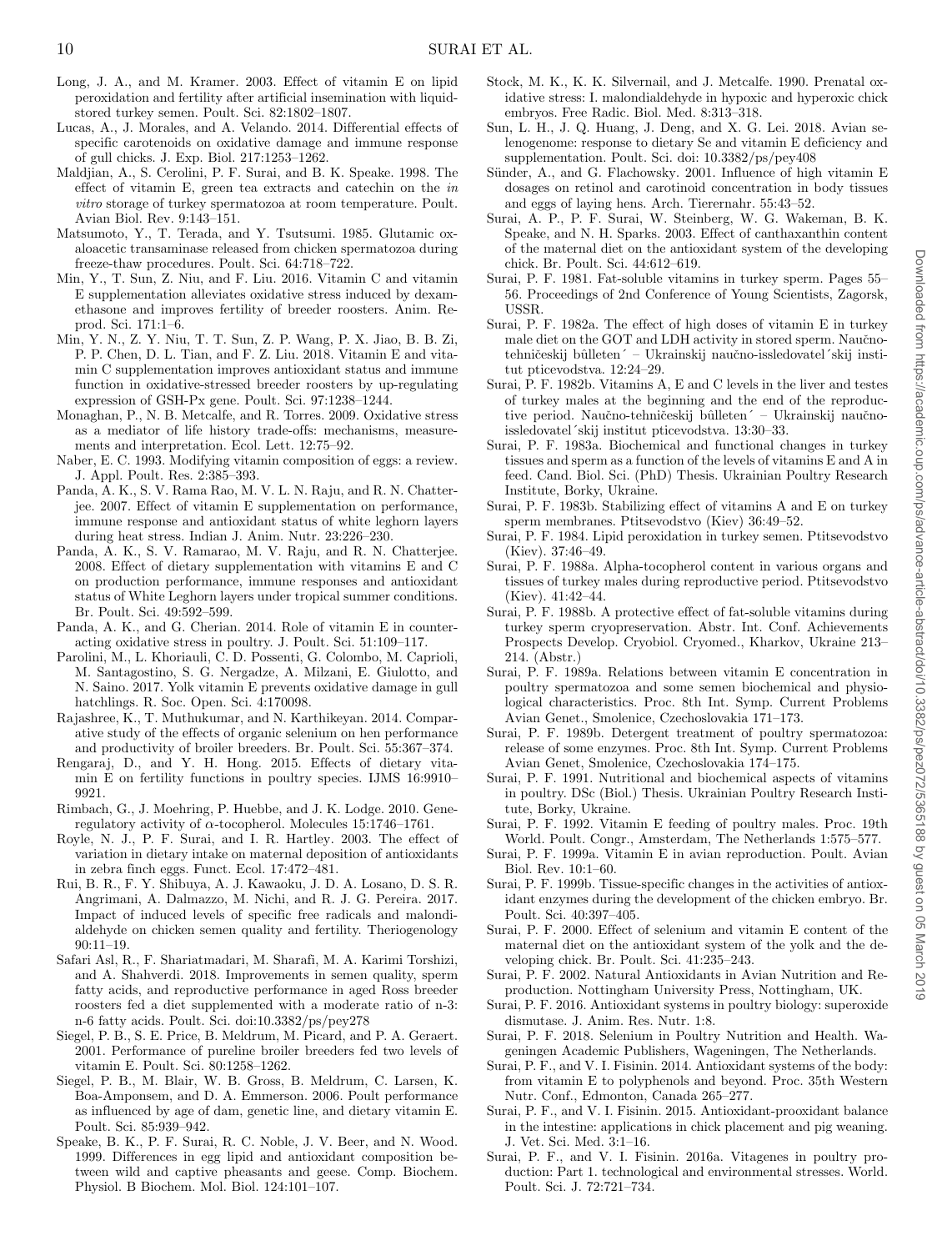- Surai, P. F., and V. I. Fisinin. 2016b. Vitagenes in poultry production: Part 2. nutritional and internal stresses. World. Poult. Sci. J. 72:761–772.
- Surai, P. F., and V. I. Fisinin. 2016c. Vitagenes in poultry production: Part 3. vitagene concept development. World. Poult. Sci. J. 72:793–804.
- Surai, P. F., and V. I. Fisinin. 2016d. Natural antioxidants and stresses in poultry production: from vitamins to vitagenes. Proc. 25th Worlds Poult. Congr., Beijing, China 116–121.
- Surai, P. F., and I. A. Ionov. 1981. Changes in GOT activity in turkey semen as a result of storage. Naučno-tehničeskij bûlleten´ Ukrainskij naučno-issledovatel´skij institut pticevodstva. 11:24-30.
- Surai, P., and I. Ionov. 1992a. Vitamin E in fowl sperm. Proc. 12th Int. Congr. Anim. Reprod., The Hague, The Netherlands 1:535– 537.
- Surai, P., and I. Ionov. 1992b. Vitamin E in goose reproduction. Proc. 9th Int. Symp. Waterfowl, Pisa, Italy 83–85.
- Surai, P. F., and I. I. Kochish. 2017. Antioxidant systems and vitagenes in poultry biology: heat shock proteins. Pages 123-177 in Heat Shock Proteins in Veterinary Medicine and Sciences. A. A. A. Asea, and P. Kaur, eds. Springer, Cham, Switzerland.
- Surai, P. F., and I. I. Kochish. 2018a. Nutritional modulation of antioxidant capacities in poultry: the case of selenium. Poult. Sci.
- Surai, P. F., and I. I. Kochish. 2018b. Oxidative damage of biological molecules on animal metabolism and physiology. Proc. 2018 Anim. Nutr. Conf. Canada, Edmonton, Canada 234–251.
- Surai, P. F., and N. H. C. Sparks. 2000. Tissue-specific fatty acid and  $\alpha$ -tocopherol profiles in male chickens depending on dietary tuna oil and vitamin E provision. Poult. Sci. 79:1132–1142.
- Surai, P. F., and N. H. Sparks. 2001. Comparative evaluation of the effect of two maternal diets on fatty acids, vitamin E and carotenoids in the chick embryo. Br. Poult. Sci. 42:252– 259.
- Surai, P. F, and B. K. Speake. 1998. Selective excretion of yolkderived tocotrienols into the bile of the chick embryo. Comp. Biochem. Physiol. B Biochem. Mol. Biol. 121:393–396.
- Surai, P., R. Noble, and B. Speake. 1996. Tissue-specific differences in antioxidant distribution and susceptibility to lipid peroxidation during development of the chick embryo. Biochim. Biophys. Acta. 1304:1–10.
- Surai, P. F., E. Kutz, G. J. Wishart, R. C. Noble, and B. K. Speake. 1997a. The relationship between the dietary provision of  $\alpha$ tocopherol and the concentration of this vitamin in the semen of chicken: effects on lipid composition and susceptibility to peroxidation. Reproduction 110:47–51.
- Surai, P., T. Gaal, R. Noble, and B. Speake. 1997b. The relationship between  $\alpha$ -tocopherol content of the yolk and its accumulation in the tissues of the newly hatched chick. J. Sci. Food Agric. 75:212–216.
- Surai, P. F., E. Blesbois, I. Grasseau, T. Ghalah, J.-P. Brillard, G. Wishart, S. Cerolini, and N. H. C. Sparks. 1998a. Fatty acid composition, glutathione peroxidase and superoxide dismutase activity and total antioxidant activity of avian semen. Comp. Biochem. Physiol. B Biochem. Mol. Biol. 120B:527–533.
- Surai, P. F., S. Cerolini, G. J. Wishart, B. K. Speake, R. C. Noble, and N. H. C. Sparks. 1998b. Lipid and antioxidant composition of chicken semen and its susceptibility to peroxidation. Poult. Avian Biol. Rev. 9:11–23.
- Surai, P., I. Ionov, E. Kuchmistova, R. C. Noble, and B. K. Speake. 1998c. The relationship between the levels of  $\alpha$ -tocopherol and carotenoids in the maternal feed, yolk and neonatal tissues: comparison between the chicken, turkey, duck and goose. J. Sci. Food Agric. 76:593–598.
- Surai, P. F., I. A. Kostjuk, G. Wishart, A. MacPherson, B. Speake, R. C. Noble, I. A. Ionov, and E. Kutz. 1998d. Effect of vitamin E and selenium supplementation of cockerel diets on glutathione peroxidase activity and lipid peroxidation susceptibility in sperm, testes, and liver. Biol. Trace Elem. Res. 64:119– 132.
- Surai, P. F., R. C. Noble, and B. K. Speake. 1999a. Relationship between vitamin E content and susceptibility to lipid peroxidation in tissues of the newly hatched chick. Br. Poult. Sci. 40:406– 410.
- Surai, P. F., B. K. Speake, R. C. Noble, and N. H. C. Sparks. 1999b. Tissue-specific antioxidant profiles and susceptibility to lipid peroxidation of the newly hatched chick. Biol. Trace Elem. Res. 68:63–78.
- Surai, P. F., N. H. Sparks, and R. C. Noble. 1999c. Antioxidant systems of the avian embryo: tissue-specific accumulation and distribution of vitamin E in the turkey embryo during development. Br. Poult. Sci. 40:458–466.
- Surai, P. F., R. C. Noble, N. H. C. Sparks, and B. K. Speake. 2000a. Effect of long-term supplementation with arachidonic or docosahexaenoic acids on sperm production in the broiler chicken. J. Reprod. Fertil. 120:257–264.
- Surai, P. F., J.-P. Brillard, B. K. Speake, E. Blesbois, F. Seigneurin, and N. H. C. Sparks. 2000b. Phospholipid fatty acid composition, vitamin E content and susceptibility to lipid peroxidation of duck spermatozoa. Theriogenology. 53:1025–1039.
- Surai, P. F., A. MacPherson, B. K. Speake, and N. H. C. Sparks. 2000c. Designer egg evaluation in a controlled trial. Eur. J. Clin. Nutr. 54:298–305.
- Surai, P. F., G. R. Bortolotti, A. Fidgett, J. Blount, and B. K. Speake. 2001a. Effects of piscivory on the fatty acid profiles and antioxidants of avian yolk: studies on eggs of the gannet, skua, pelican and cormorant. J. Zool. 255:305–312.
- Surai, P. F., N. Fujihara, B. K. Speake, J. P. Brillard, G. J. Wishart, and N. H. C. Sparks. 2001b. Polyunsaturated fatty acids, lipid peroxidation and antioxidant protection in avian semen. Asian-Australas. J. Anim. Sci. 14:1024–1050.
- Surai, P. F., V. I. Fisinin, and F. Karadas. 2016. Antioxidant systems in chick embryo development. Part 1. vitamin E, carotenoids and selenium. Anim. Nutr. 2:1–11.
- Surai, P. F., I. I. Kochish, and V. I. Fisinin. 2017a. Antioxidant systems in poultry biology: nutritional modulation of vitagenes. Eur. Poult. Sci. 81. doi:10.1399/eps.2017.214
- Surai, P. F., I. I. Kochish, D. K. Griffin, I. N. Nikonov, and M. N. Romanov. 2017b. Microbiome and antioxidant system of the gut in chicken: food for thoughts. Insights Nutr. Metab. 1:34. (Abstr.)
- Surai, P., I. Kochish, and V. Fisinin. 2018c. Glutathione peroxidases in poultry biology: Part 1. classification and mechanisms of action. World. Poult. Sci. J. 74:185–198.
- Surai, P., I. Kochish, and V. Fisinin. 2018d. Glutathione peroxidases in poultry biology: Part 2. modulation of enzymatic activities. World. Poult. Sci. J. 74:239–250.
- Tasinato, A., D. Boscoboinik, G. M. Bartoli, P. Maroni, and A. Azzi. 1995. d- $\alpha$ -Tocopherol inhibition of vascular smooth muscle cell proliferation occurs at physiological concentrations, correlates with protein kinase C inhibition, and is independent of its antioxidant properties. Proc. Natl. Acad. Sci. 92:12190–12194.
- Timme-Laragy, A. R., M. E. Hahn, J. M. Hansen, A. Rastogi, and M. A. Roy. 2018. Redox stress and signaling during vertebrate embryonic development: regulation and responses. Semin. Cell Dev. Biol. 80:17–28.
- Tinsley, I. J., G. H. Arscott, and R. R. Lowry. 1971. Fertility and testicular fatty acid composition in the chicken as influenced by vitamin E and ethoxyquin. Lipids 6:657–660.
- Tsai, H. L., S. K. Chang, Y. F. Lin, and S. J. Chang. 2008. Beneficial effects of maternal vitamin E supplementation on the antioxidant system of the neonate chick brain. Asian-Australas. J. Anim. Sci. 21:225–231.
- Walde, C. M., A. M. Drotleff, and W. Ternes. 2014. Comparison of dietary tocotrienols from barley and palm oils in hen's egg yolk: transfer efficiency, influence of emulsification, and effect on egg cholesterol. J. Sci. Food Agric. 94:810–818.
- Wales, R. G., I. G. White, and D. R. Lammond. 1959. The spermicidal activity of hydrogen peroxide in vitro and in vivo. J. Endocrinol. 18:236–244.
- Watson, H., P. Salmón, and C. Isaksson. 2018. Maternally derived yolk antioxidants buffer the developing avian embryo against oxidative stress induced by hyperoxia. J. Exp. Biol. 221. pii: jeb179465.
- Yigit, A. A., A. K. Panda, and G. Cherian. 2014. The avian embryo and its antioxidant defence system. Worlds Poult. Sci. J. 70:563– 574.
- Zaniboni, L., and S. Cerolini. 2009. Liquid storage of turkey semen: changes in quality parameters, lipid composition and